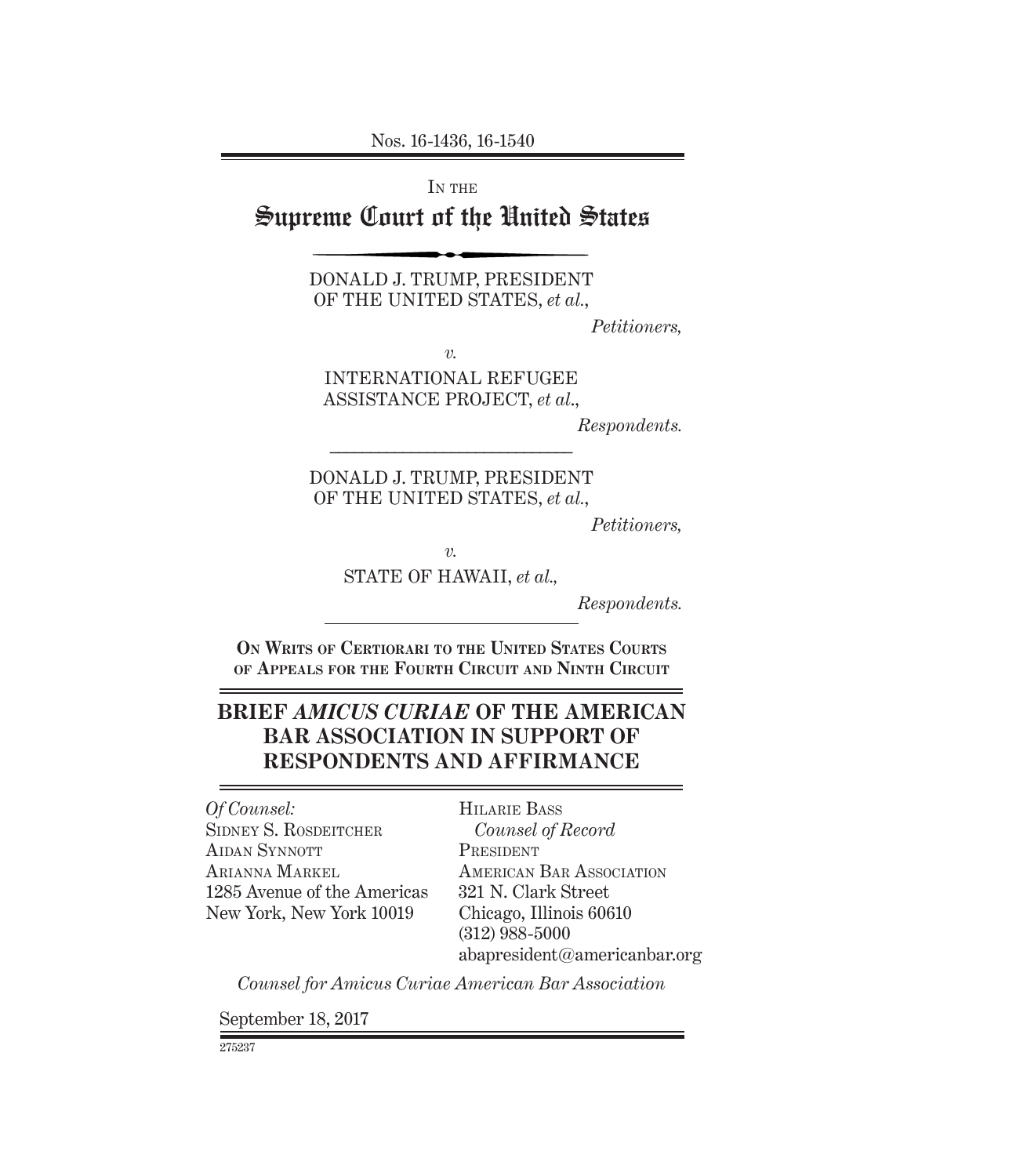# **TABLE OF CONTENTS**

# **Page**

|     |           | INTEREST OF THE AMICUS CURIAE1                                                                                                                             |  |
|-----|-----------|------------------------------------------------------------------------------------------------------------------------------------------------------------|--|
|     |           | <b>INTRODUCTION AND SUMMARY OF</b>                                                                                                                         |  |
|     |           |                                                                                                                                                            |  |
| I.  |           | This Court Should Reject The<br>Government's Argument That The<br>Order Cannot Be Reviewed For                                                             |  |
|     | A.        | Reviewing Executive Action For<br>Compliance With Congressional<br>Commands Is An Essential<br>Judicial Role Even When<br>National Security Is At Issue  8 |  |
|     | <b>B.</b> | Neither the "Plenary Power" Nor<br>The "Consular Nonreviewability"<br>Doctrine Supports The<br>Government's Position12                                     |  |
| II. |           | The INA Should Not Be Read To Grant<br>The President Untrammeled Discretion<br>To Exclude A Class Of Aliens For Any                                        |  |
|     | А.        | The Government's Interpretation<br>of Section 1182(f) Is Incompatible                                                                                      |  |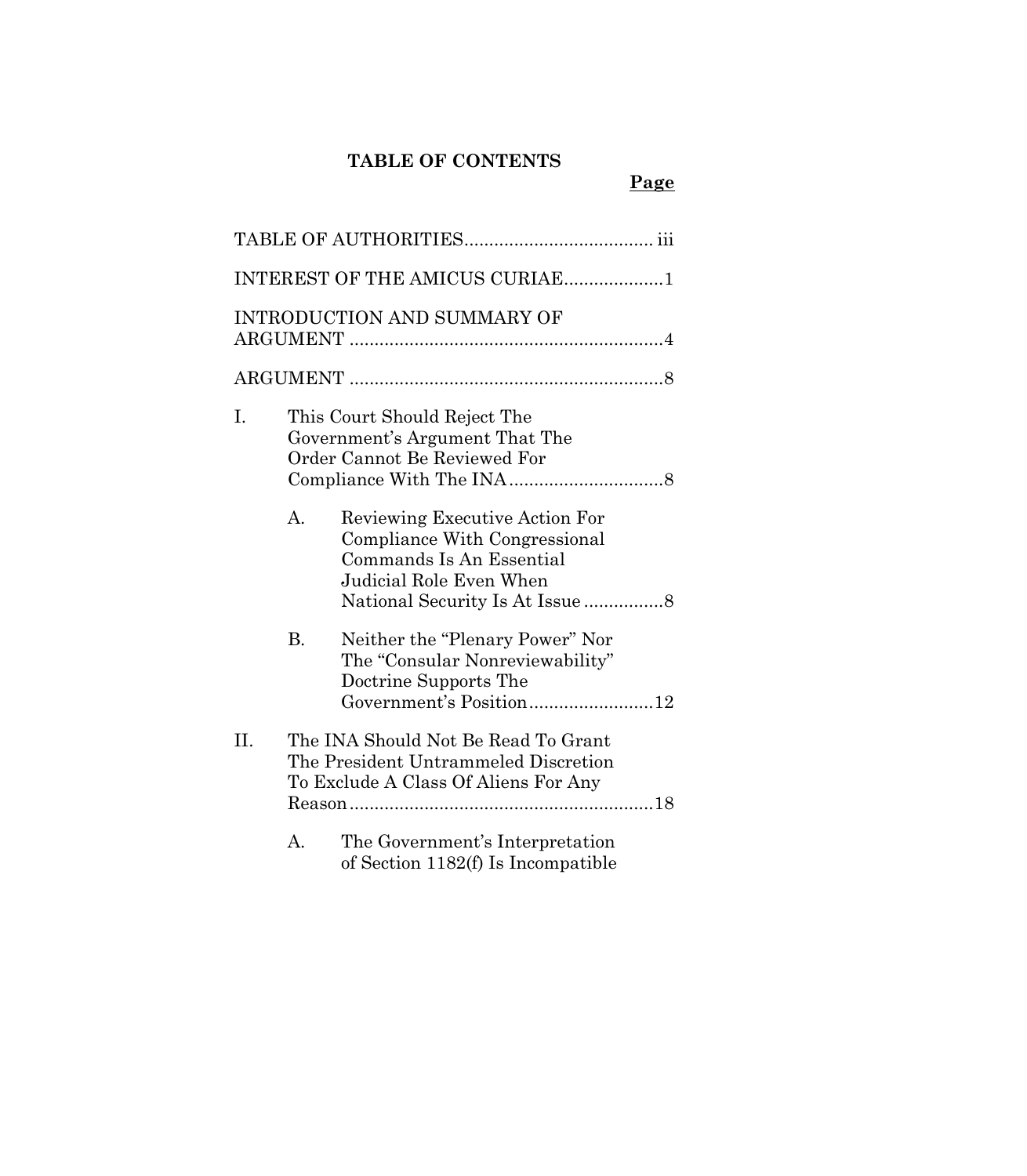|    |    | With the Statutory Scheme As A                                                                       |  |
|----|----|------------------------------------------------------------------------------------------------------|--|
|    | В. | The Government's Reading Of<br>Section 1182(f) Raises Grave<br>Constitutional Concerns27             |  |
| Ш. |    | This Court Should Not Limit Its<br>Establishment Clause Inquiry To The<br>Order's Asserted Purpose32 |  |
|    |    |                                                                                                      |  |

ii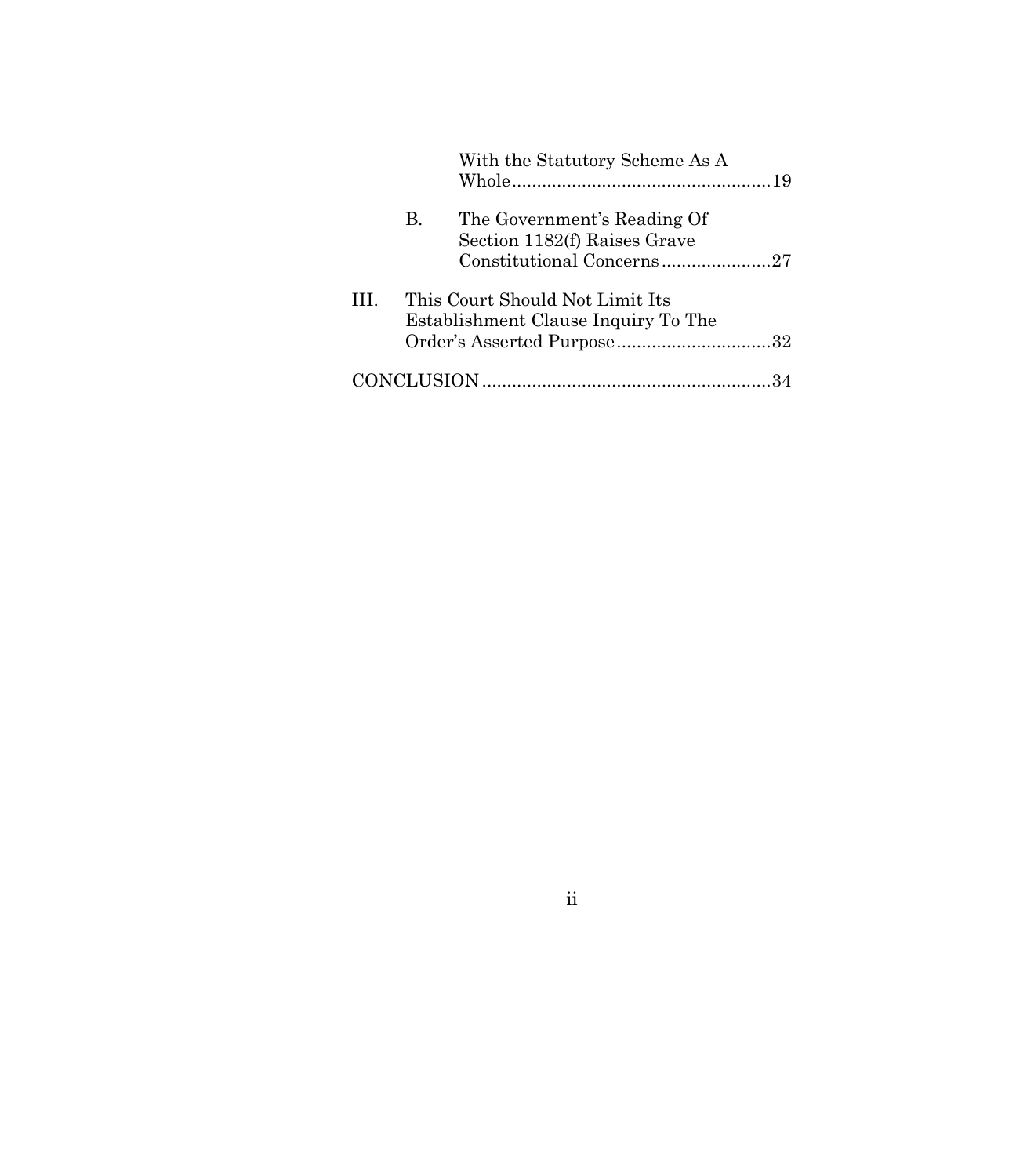# **TABLE OF AUTHORITIES**

# <span id="page-3-0"></span>**CASES**

# **Page(s)**

| Abourezk v. Reagan,                                                                             |
|-------------------------------------------------------------------------------------------------|
| Arizona v. United States,                                                                       |
| Dames & Moore v. Regan,                                                                         |
| Edward J. DeBartolo Corp. v. Florida<br>Gulf Coast Building & Constr.<br><i>Trades Council,</i> |
| <i>Fiallo</i> v. <i>Bell</i> ,                                                                  |
|                                                                                                 |
| Galvan v. Press,                                                                                |
| Gregory v. Ashcroft,                                                                            |
| Hamdan v. Rumsfeld,                                                                             |
| Hamdi v. Rumsfeld,                                                                              |

# iii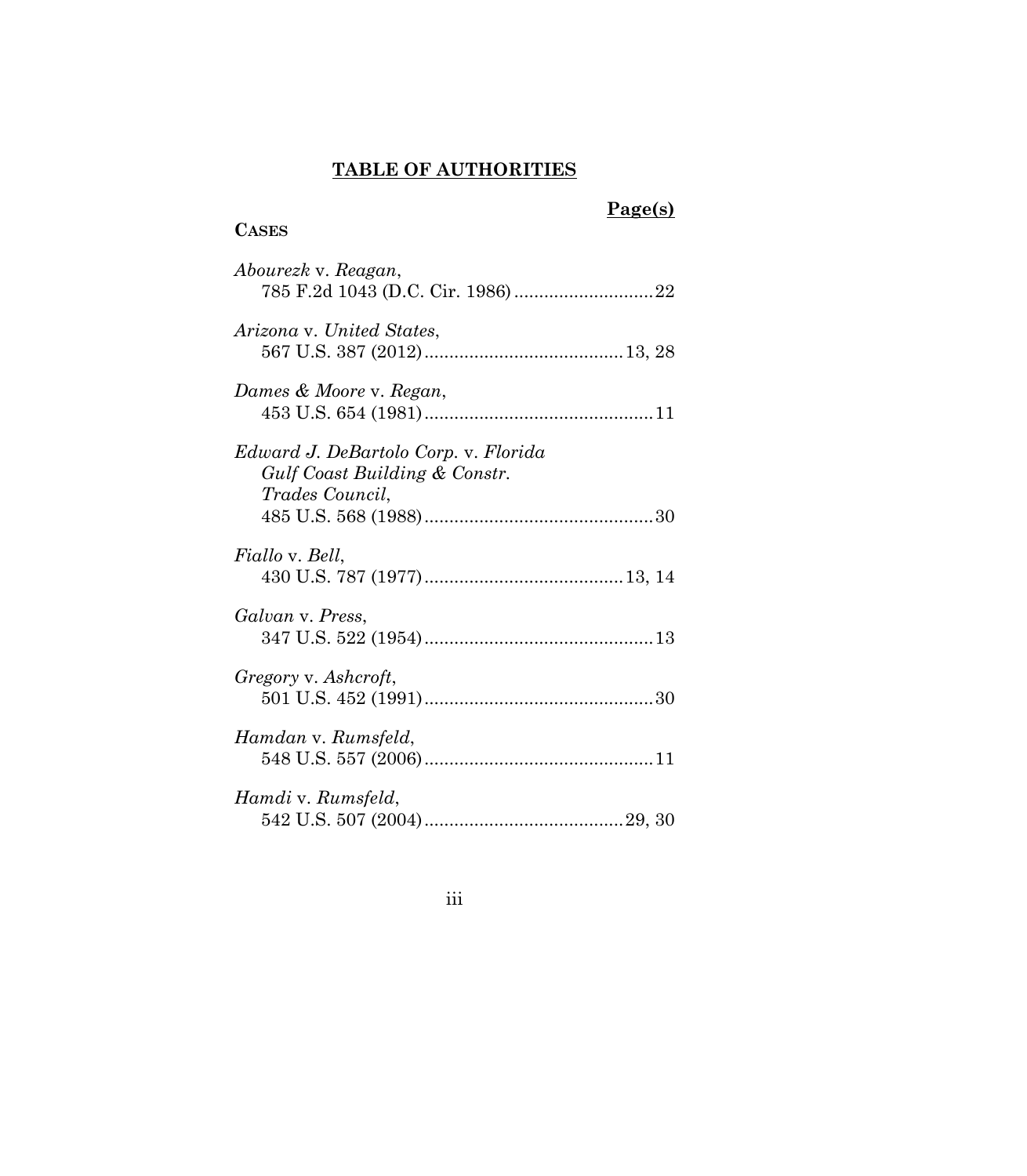| Harisiades v. Shaughnessy,                      |
|-------------------------------------------------|
| Hibbs v. Winn,                                  |
| Holder v. Humanitarian Law Project,             |
| $INS$ v. $St.$ $Cyr$ ,                          |
| <i>INS</i> v. <i>Chadha</i> ,                   |
| Kerry v. Din,                                   |
| Kleindienst v. Mandel,                          |
| United States ex rel. Knauff v.<br>Shaughnessy, |
| Marbury v. Madison,                             |
| Nishimura Ekiu v. United States,                |
| NLRB v. Noel Canning,                           |

## iv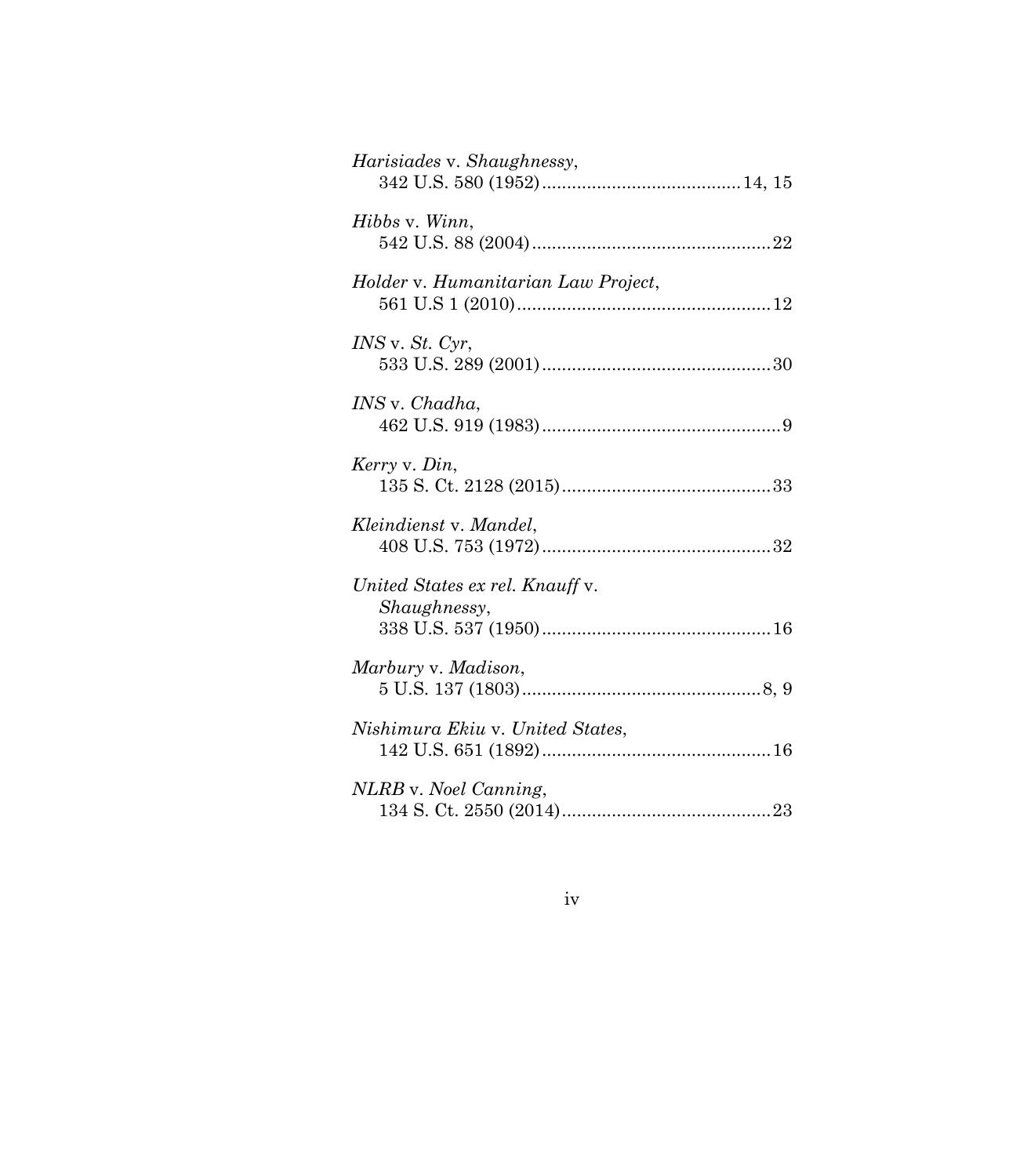| RadLAX Gateway Hotel, LLC v.<br>Amalgamated Bank,                 |
|-------------------------------------------------------------------|
| Saavedra Bruno v. Albright,<br>197 F.3d 1153 (D.C. Cir. 1999)  16 |
| Shaughnessy v. United States ex rel.<br>Mezei,                    |
|                                                                   |
| United States v. Witkovich,                                       |
| Youngstown Sheet & Tube Co. v.                                    |
| Sawyer,<br>343 U.S. 579 (1952) 10, 11, 23, 29                     |
| Zadvydas v. Davis,                                                |
| Zivotofsky ex rel. Zivotofsky v. Clinton,                         |
| <b>CONSTITUTIONAL PROVISIONS</b>                                  |
|                                                                   |
|                                                                   |
| <b>STATUTES</b>                                                   |
|                                                                   |
|                                                                   |

## v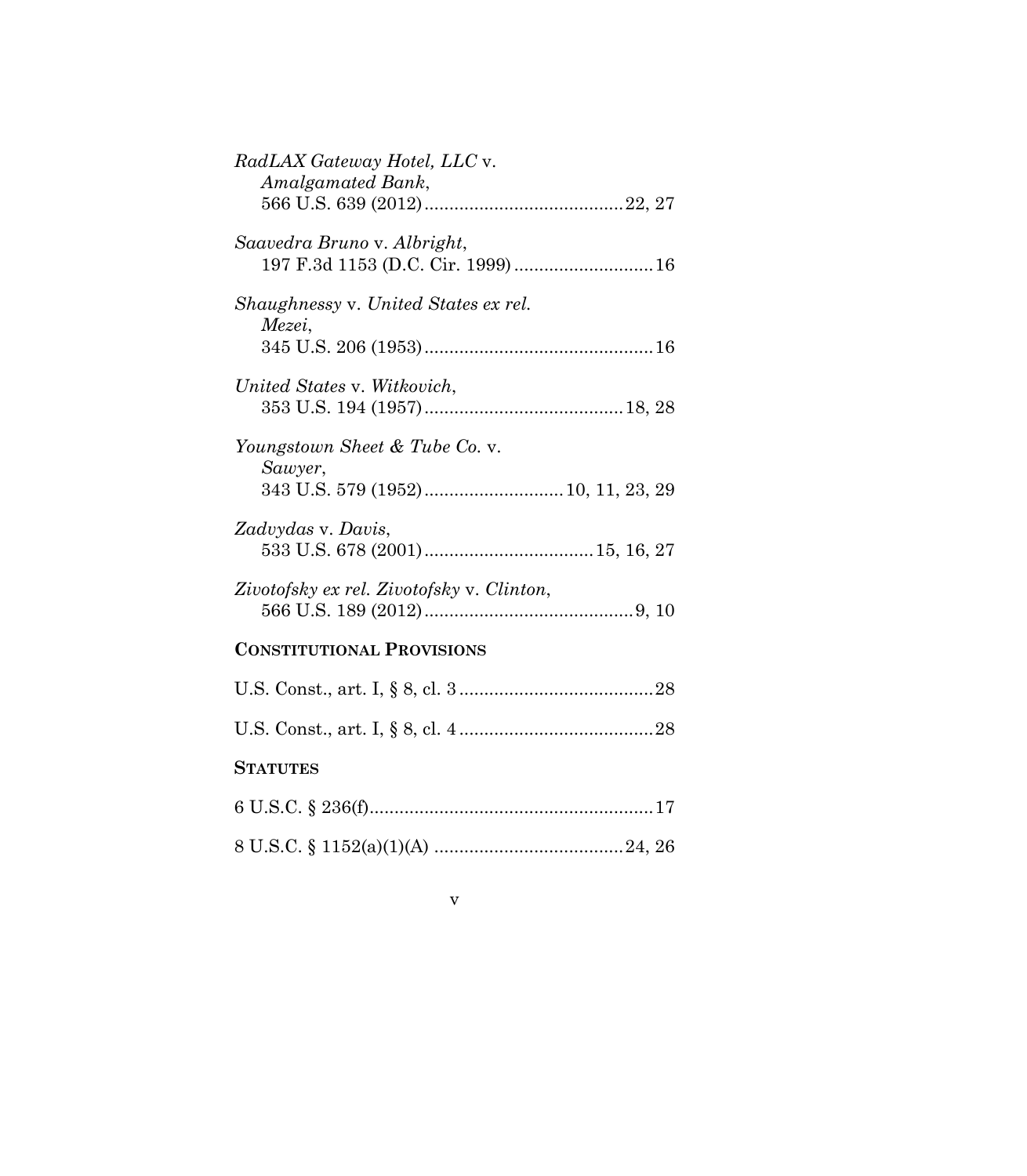| Consolidated Appropriations Act, 2016,<br>Pub. L. 114-113 div. O, tit. II (2015)<br>(codified at 8 U.S.C. § 1187(a)(12))20, 21, 22 |
|------------------------------------------------------------------------------------------------------------------------------------|
| Immigration and Nationality Act of                                                                                                 |
|                                                                                                                                    |
| USA PATRIOT ACT of 2001, Pub. L.                                                                                                   |
|                                                                                                                                    |

# **EXECUTIVE MATERIALS**

| Exec. Order. No. 13,769, 82 Fed. Reg. |  |
|---------------------------------------|--|
|                                       |  |
|                                       |  |
| Exec. Order No. 13,780, 82 Fed. Reg.  |  |
|                                       |  |
|                                       |  |

## vi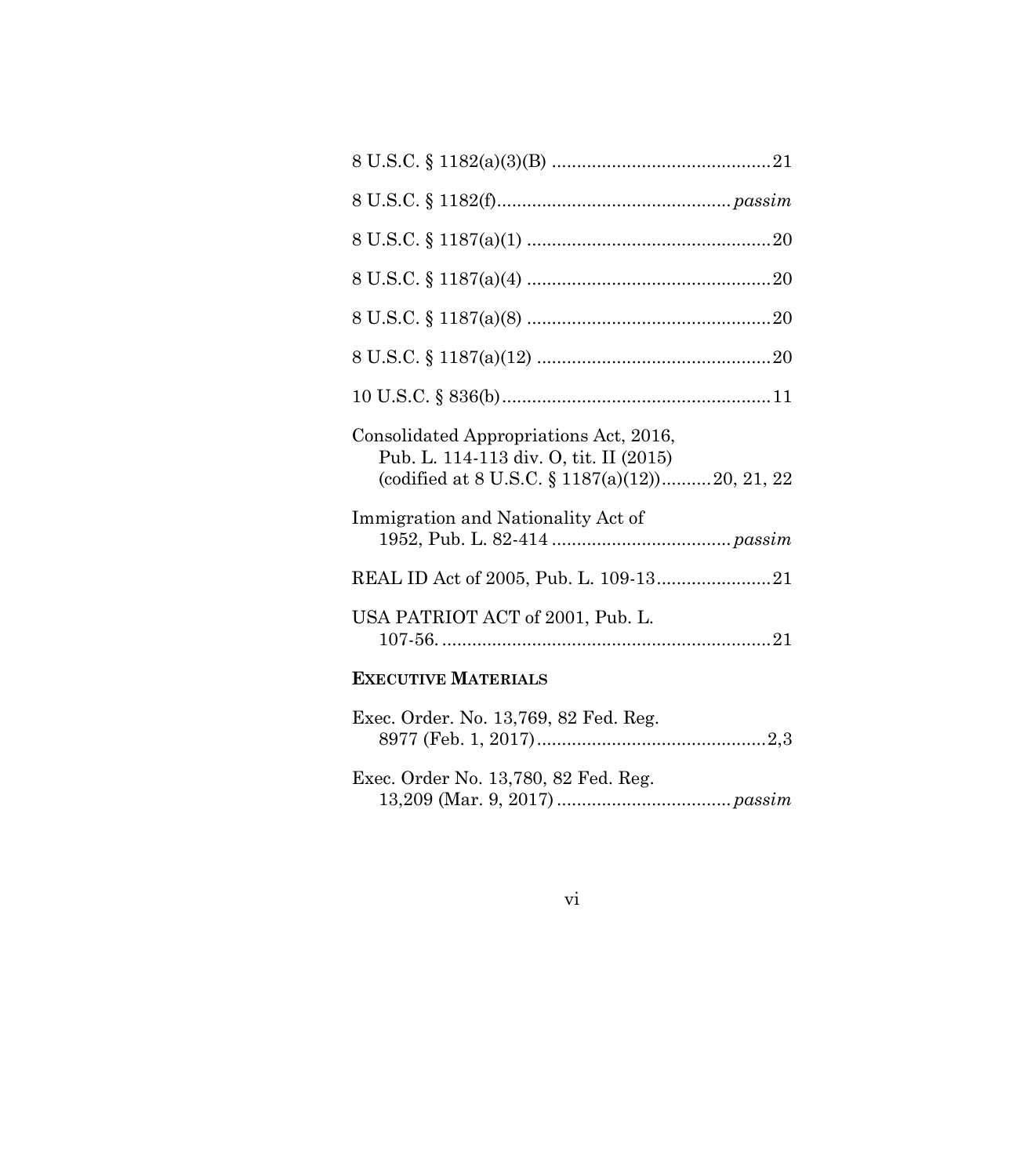# **LEGISLATIVE MATERIALS**

vii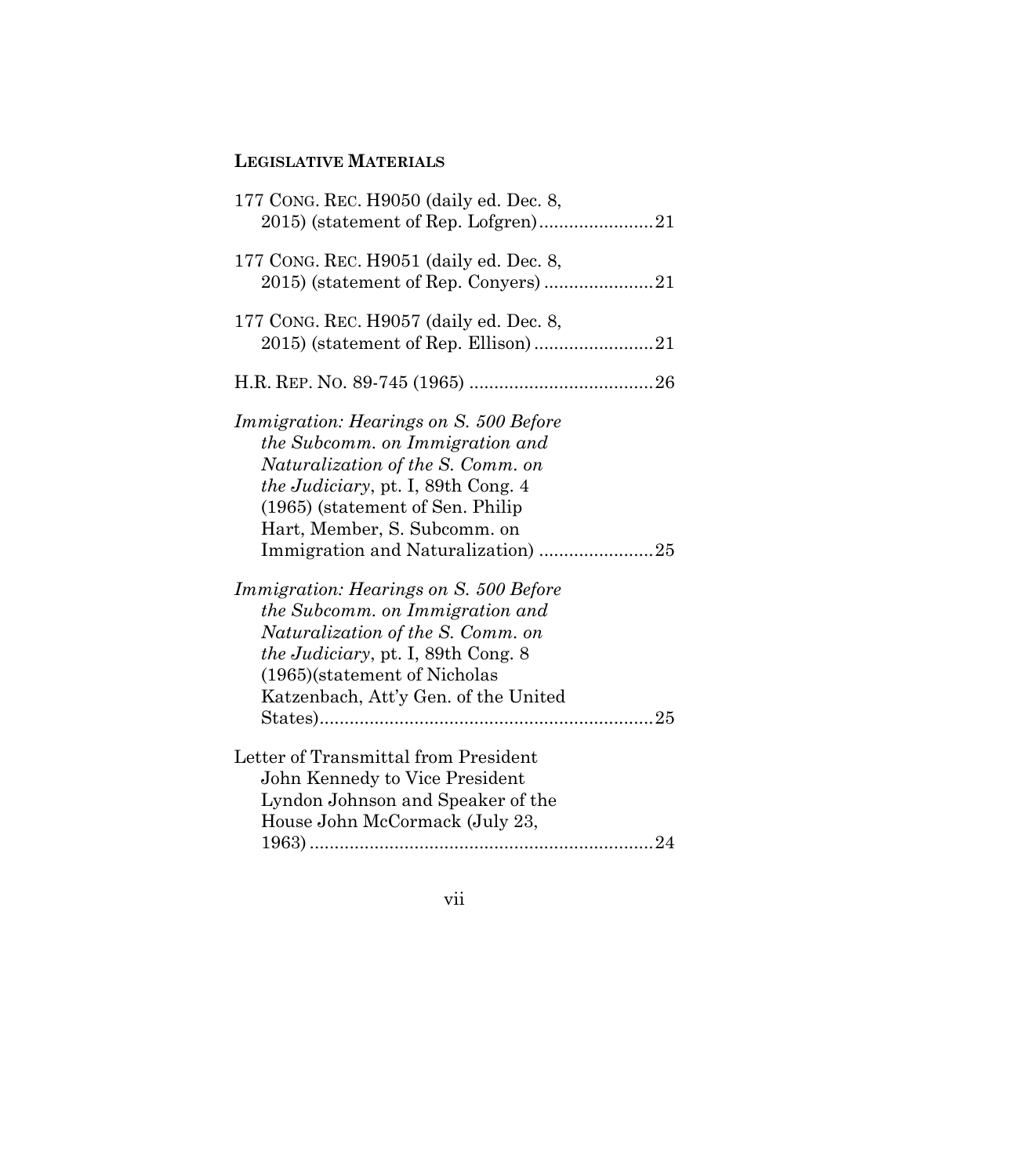# **OTHER AUTHORITIES**

viii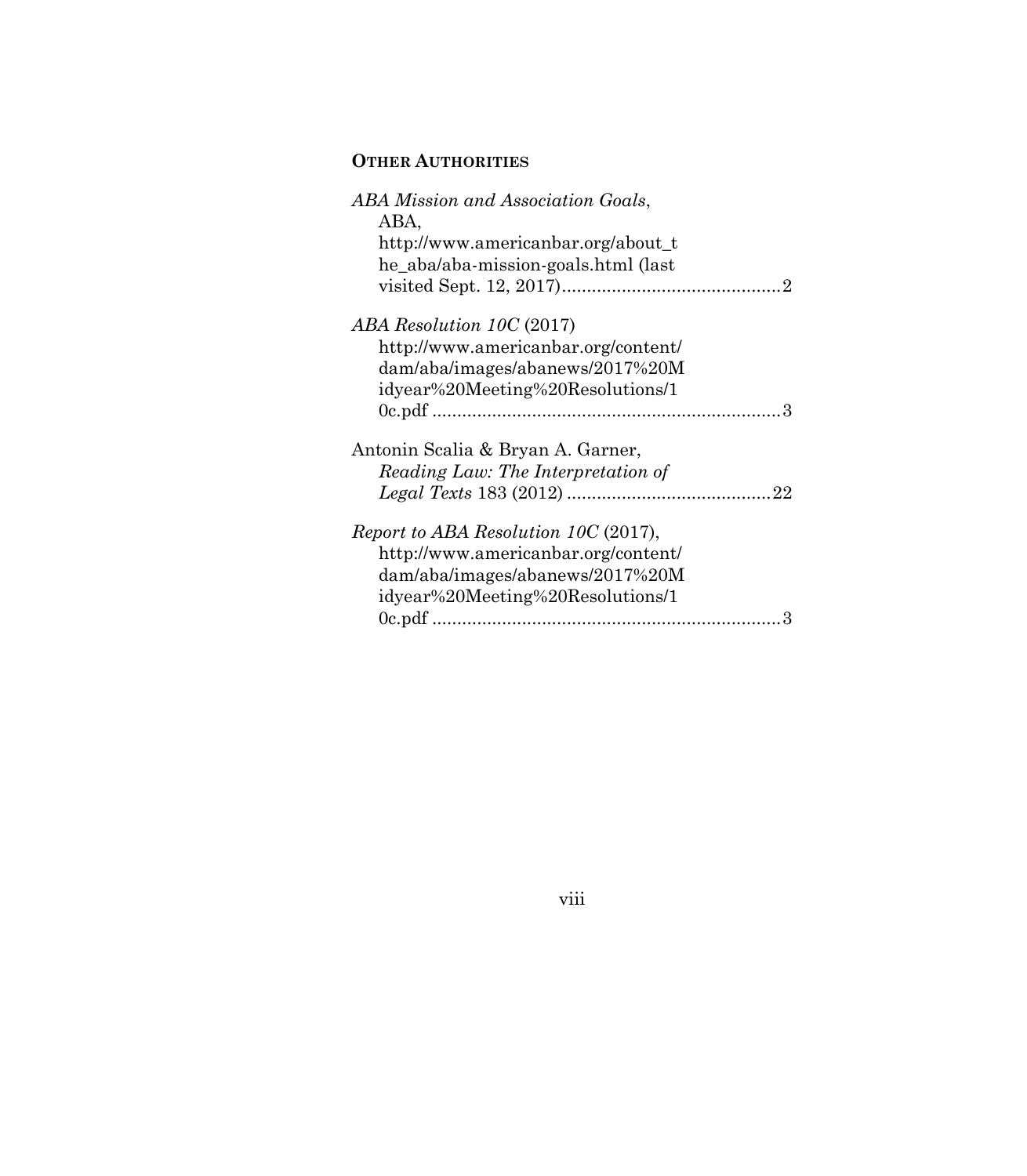#### **INTEREST OF THE AMICUS CURIAE<sup>1</sup>**

<span id="page-9-0"></span>The American Bar Association ("ABA") is the leading national membership organization of the legal profession. The ABA's membership of over 400,000 spans all 50 states and includes attorneys in private law firms, corporations, nonprofit organizations, government agencies, and prosecutorial and public defender offices, as well as legislators, law professors, and students.<sup>2</sup>

The ABA's mission is "[t]o serve equally our members, our profession and the public by defending liberty and delivering justice as the national

<sup>1</sup> Pursuant to Supreme Court Rule 37.6, *amicus curiae* certifies that no counsel for a party authored this brief in whole or in part and that no person or entity, other than *amicus curiae* or its counsel, has made a monetary contribution to its preparation or submission. The Petitioners have granted blanket consent for the filing of *amicus curiae* briefs. Letters of consent by the Respondents to the filing of this brief have been lodged with the Clerk of this Court.

<sup>2</sup> Neither this brief nor the decision to file it should be interpreted to reflect the views of any judicial member of the American Bar Association. No inference should be drawn that any member of the Judicial Division Council has participated in the adoption or endorsement of the positions in this brief. This brief was not circulated to any member of the Judicial Division Council prior to filing.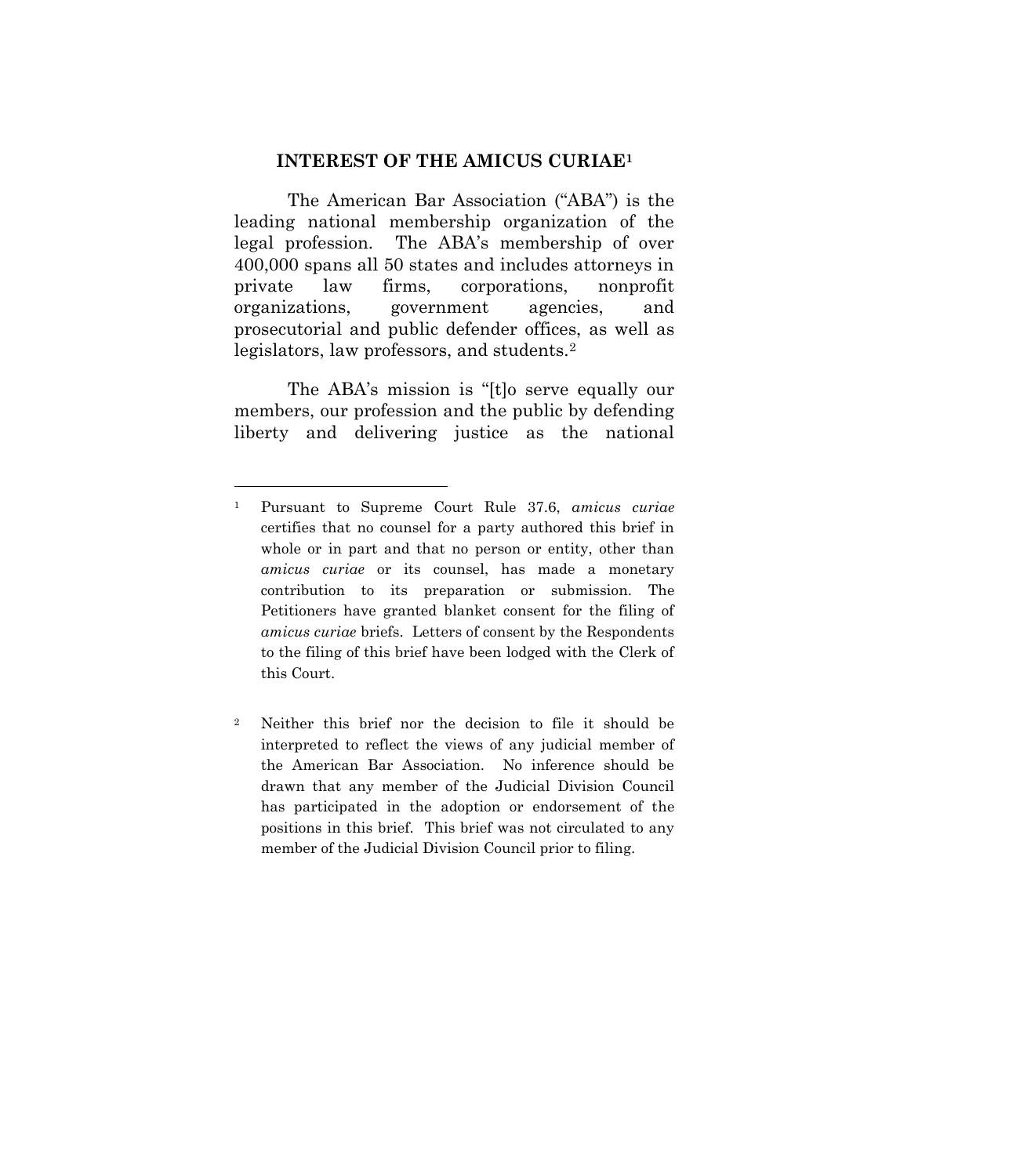representative of the legal profession."3 Among the ABA's goals is to "[i]ncrease public understanding of and respect for the rule of law, the legal process, and the role of the legal profession at home and throughout the world," to "[a]ssure meaningful access to justice for all persons," and to "[e]liminate bias in the . . . justice system."<sup>4</sup>

Since its founding in 1878, the ABA has worked to protect the rights secured by the Constitution and its system of separation of powers, including the role of the judiciary as a check against arbitrary exercises of Executive and Legislative power. As the voice of the legal profession, the ABA has a special interest in safeguarding, and responsibility to safeguard, the integrity of our legal system. Preserving and promoting robust judicial review of executive action that encroaches on the Constitution's fundamental protections or important statutory protections is an essential aspect of that responsibility.

On January 27, 2017, the President issued Executive Order No. 13,769 (Jan. 27, 2017) (the "January Order"), which, among other provisions, barred entry into the United States by nationals of

<span id="page-10-0"></span><sup>3</sup> *See ABA Mission and Association Goals*, ABA, http://www.americanbar.org/about\_the\_aba/aba-missiongoals.html (last visited Sept. 12, 2017).

<sup>4</sup> *See id.*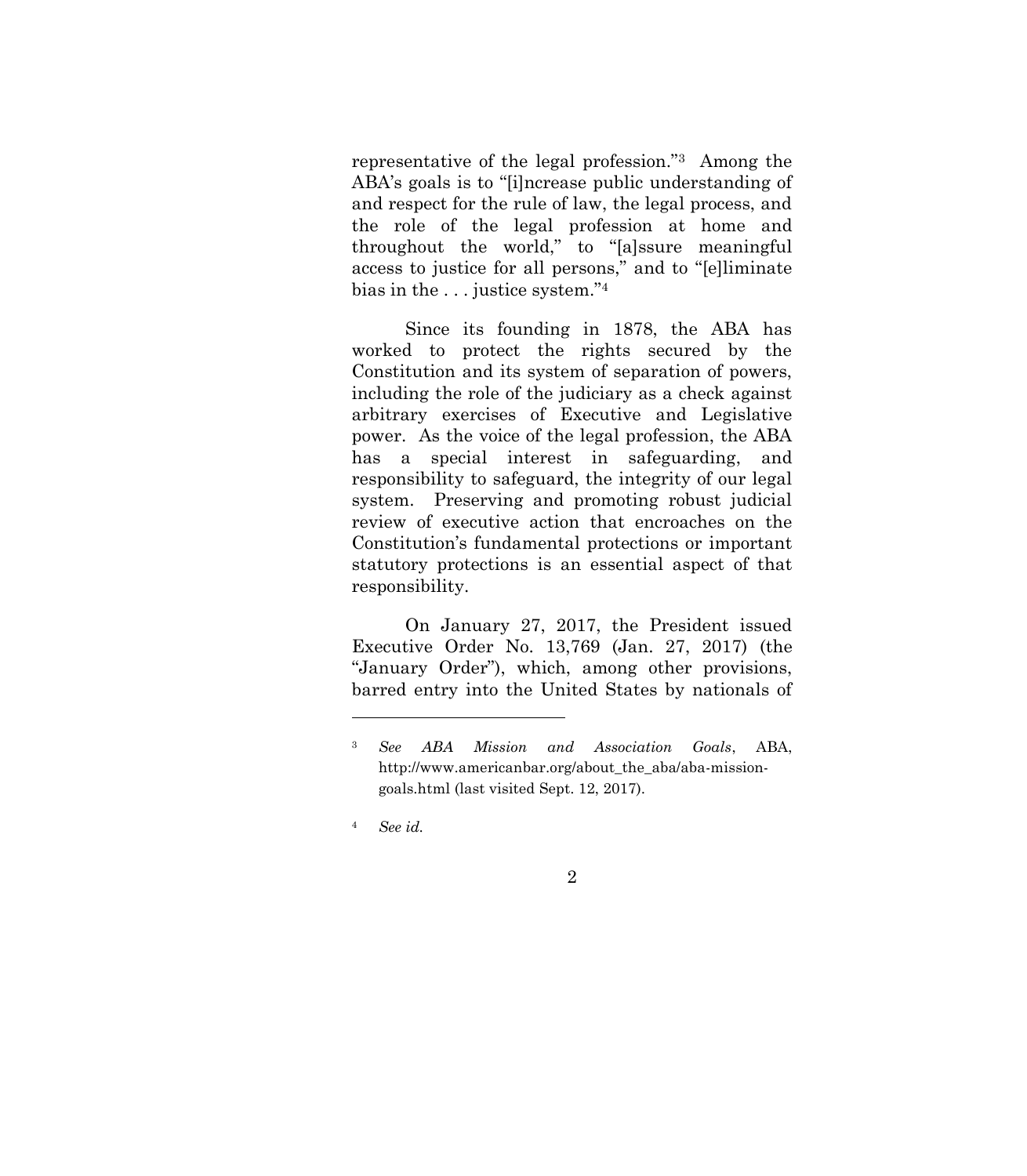seven overwhelmingly Muslim countries for 90 days and suspended entry of all refugees for 120 days. Exec. Order No. 13,769, 82 Fed. Reg. 8977 (Feb. 1, 2017). Following entry of the January Order, the ABA adopted Resolution 10C, which expressed the concern that the order raised "legal, procedural, and rule of law issues" <sup>5</sup> and urged the Executive "[n]ot [to] use religion or nationality as a basis for barring an otherwise eligible individual from admission to the United States."<sup>6</sup>

On March 6, 2017, the President issued Executive Order No. 13,780 (the "Order"), which modifies some of the January Order's provisions but retains the 90-day bar on entry by nationals of six of the seven majority-Muslim countries identified in the January Order and the 120-day bar on entry by refugees. Exec. Order 13,780, 82 Fed. Reg. 13,209 (Mar. 9, 2017). The Order thus raises the same grave concerns as its predecessor—that it is in purpose and effect the "Muslim ban" that the President himself has called it, that it far exceeds the President's statutory authority, and that it transgresses fundamental constitutional bounds.

<span id="page-11-1"></span><sup>5</sup> *Report to ABA Resolution 10C*, at 5 (2017), http://www.americanbar.org/content/dam/aba/images/abane ws/2017%20Midyear%20Meeting%20Resolutions/10c.pdf.

<span id="page-11-0"></span><sup>6</sup> *ABA Resolution 10C*, at 1 (2017), http://www.americanbar.org/content/dam/aba/images/abane ws/2017%20Midyear%20Meeting%20Resolutions/10c.pdf.

<sup>3</sup>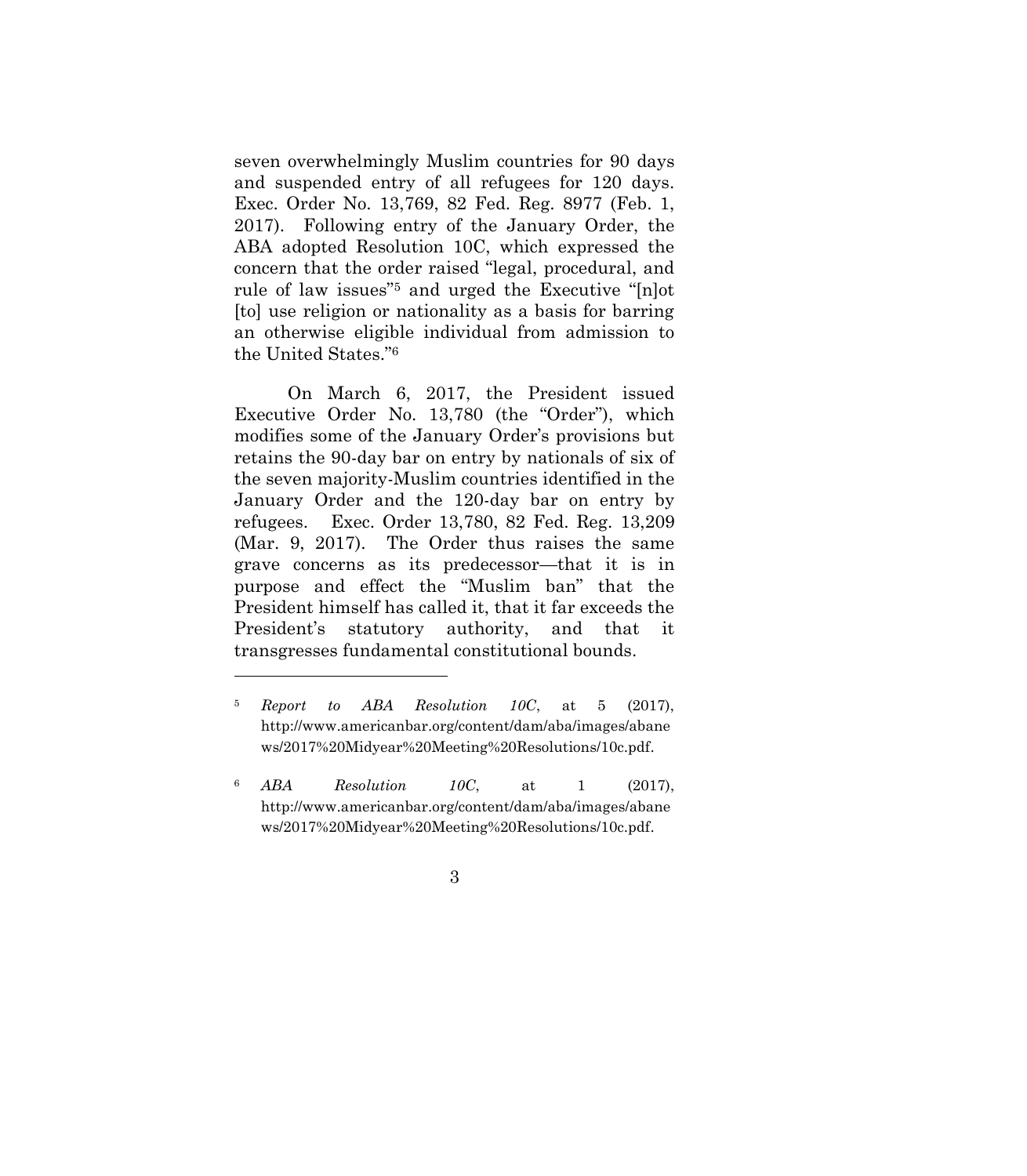The Government contends that this sweeping exercise of authority by the President is simply unreviewable by this Court—that this Court can neither examine the Order to determine whether it complies with Congress's dictates nor look beyond the four corners of the Order to consider its Establishment Clause implications. That position cannot be reconciled with this Court's precedent and with the rule of law. The ABA accordingly submits this brief to urge this Court to reject the Government's argument that it should abdicate its role and, instead, to exercise its full power of judicial review to preserve and enforce fundamental constitutional and statutory limits on Executive power.

### **INTRODUCTION AND SUMMARY OF ARGUMENT**

<span id="page-12-0"></span>The Executive Order at issue here suspends entry into the United States by all nationals of six almost entirely Muslim countries—Iran, Libya, Somalia, Sudan, Syria, and Yemen—for 90 days, subject to certain case-by-case waiver provisions. J.A. 1425-29. It likewise suspends entry of all refugees and decisions on applications for refugee status for 120 days, with a similar waiver process on a case-by-case basis. J.A. 1433-34. The suspension of entry purportedly serves to permit the Department of Homeland Security and other agencies to review screening and vetting procedures for entry of foreign nationals. *See* J.A. 1425.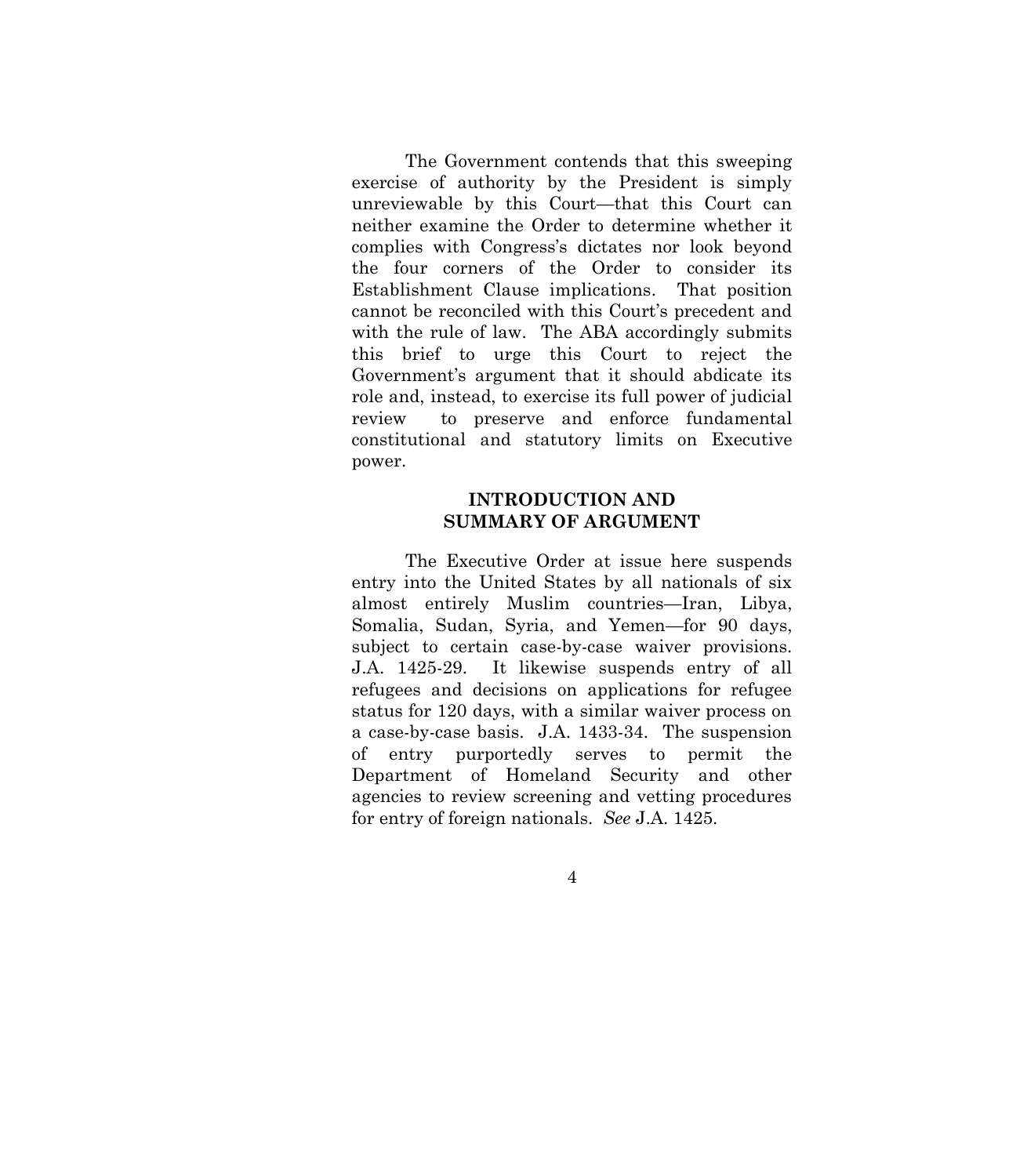<span id="page-13-0"></span>As authority for this action, the Order relies on section 212(f) of the Immigration and Nationality Act ("INA"), Pub. L. 82-414, which states that "[w]henever the President finds that the entry of any aliens or of any class of aliens into the United States would be detrimental to the interests of the United States, he may by proclamation, and for such period as he shall deem necessary, suspend the entry of all aliens or any class of aliens as immigrants or nonimmigrants, or impose on the entry of aliens any restrictions he may deem to be appropriate." 8 U.S.C. § 1182(f). Echoing the language of § 1182(f), the Order states that "unrestricted entry into the United States of nationals" of the six countries "would be detrimental to the interests of the United States." J.A. 1426.

I. The Government contends that this Court may not even consider whether § 1182(f) in fact gives the President the authority he claims. It contends that the exclusion of aliens is committed entirely to the political branches and that Congress accordingly may delegate to the President sweeping authority that can be exercised without any review by the courts. *See* Pet'rs Br. 22-27.

This Court should reject the Government's attempts to insulate the Order from review. To be sure, judicial deference to the political branches' judgments regarding immigration—particularly to the extent those judgments implicate delicate questions of foreign relations—may be appropriate in certain circumstances. But deference does not justify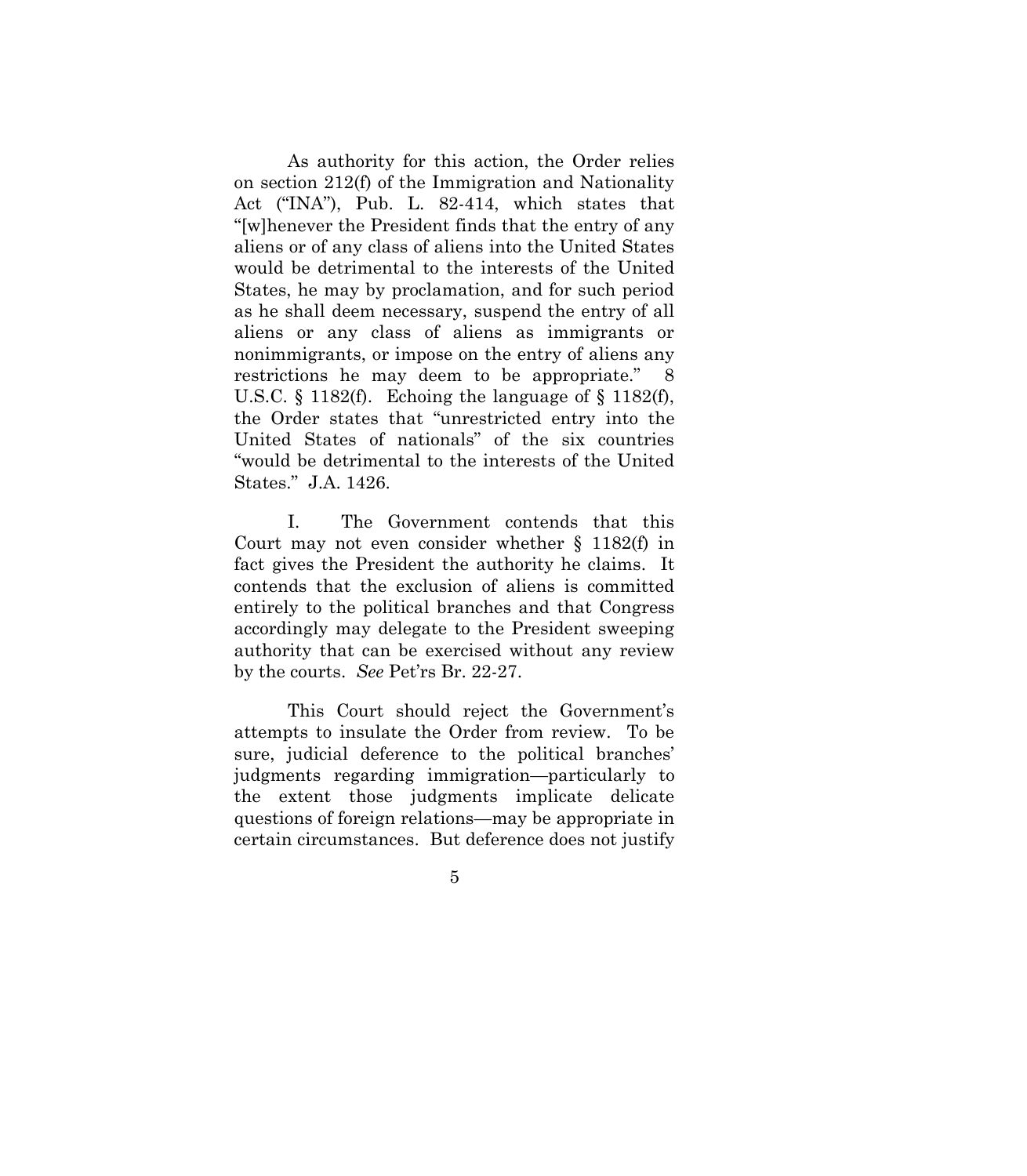abdicating the duty of judicial review. Accepting the Government's position would eviscerate the most fundamental task of this Court: to say what the law is, even when that law touches on sensitive subjects like foreign relations and national security. This Court has regularly reviewed Executive action to ensure that it is within statutory and constitutional bounds, and invalidated it where necessary, even in wartime.

The cases on which the Government relies articulating the doctrines of plenary power and "consular nonreviewability" are not to the contrary. Even to the extent the plenary power cases retain their full force today—and they are difficult to square with this Court's more recent precedent they do not stand for the proposition that this Court can never address the limits of Executive power in the immigration context. And the consular nonreviewability cases articulate a narrow rule governing aliens' individual challenges to their exclusion. They are inapposite here.

II. Nor should the Court accept the Government's reading of § 1182(f) as granting the President unilateral and unreviewable authority. While the provision's language appears broad read in isolation, when it is examined in the context of the statute as a whole—as basic principles of statutory construction require—it becomes clear that the Government's interpretation of § 1182(f) would make a hash of the rest of the statutory scheme.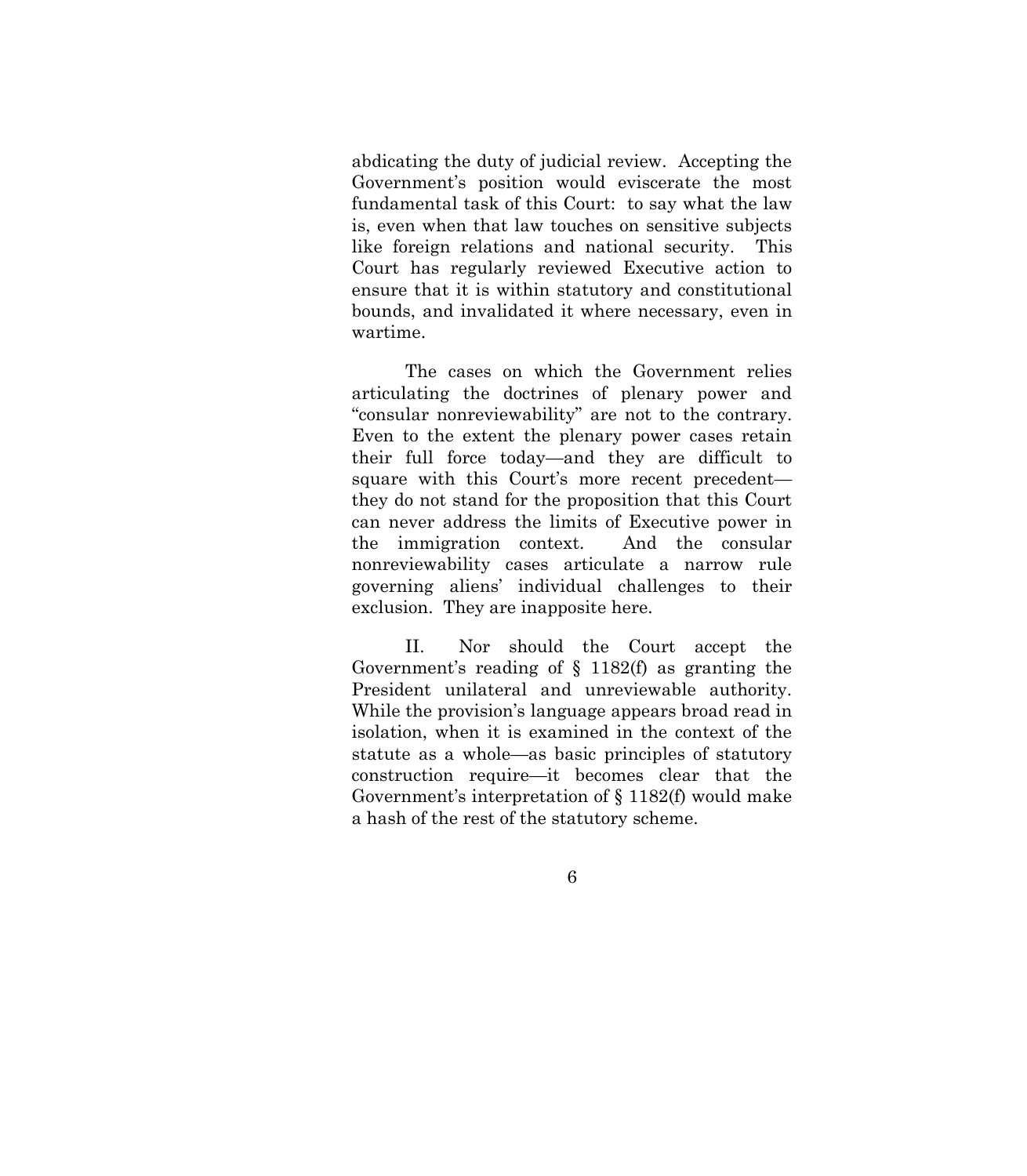The Government's reading transforms significant portions of a complex statute into surplusage. The INA contains provisions designed to address the precise problems at which the Order ostensibly aims. Congress has enacted elaborate provisions designed to exclude persons associated with terrorist activities or organizations from obtaining a visa for entry to this country. And in 2015, Congress amended the INA to ensure that nationals of, or recent visitors to, the six countries addressed in the Order would have to undergo that thorough vetting and could not take advantage of the visa waiver program available to other foreign nationals. In doing so, Congress expressly declined to adopt a travel ban, concluding that existing vetting procedures and the limitation of the visa waiver program sufficed. Section 1182(f) should not be read to permit the President to overturn Congress's judgment. Moreover, on the Government's reading, § 1182(f) would permit the President to override the INA's historic prohibition of national-origin discrimination in the issuance of immigrant visas.

The Government's interpretation of § 1182(f) also raises serious constitutional questions, including separation-of-powers questions. It would collapse all power over the exclusion of aliens into a single branch of government, contrary to our constitutional structure of divided powers. And it would give the President the power to discriminate—for instance, on the basis of race, religion, or sex—in a way that would be prohibited in any other context and that implicates our most fundamental values as a nation.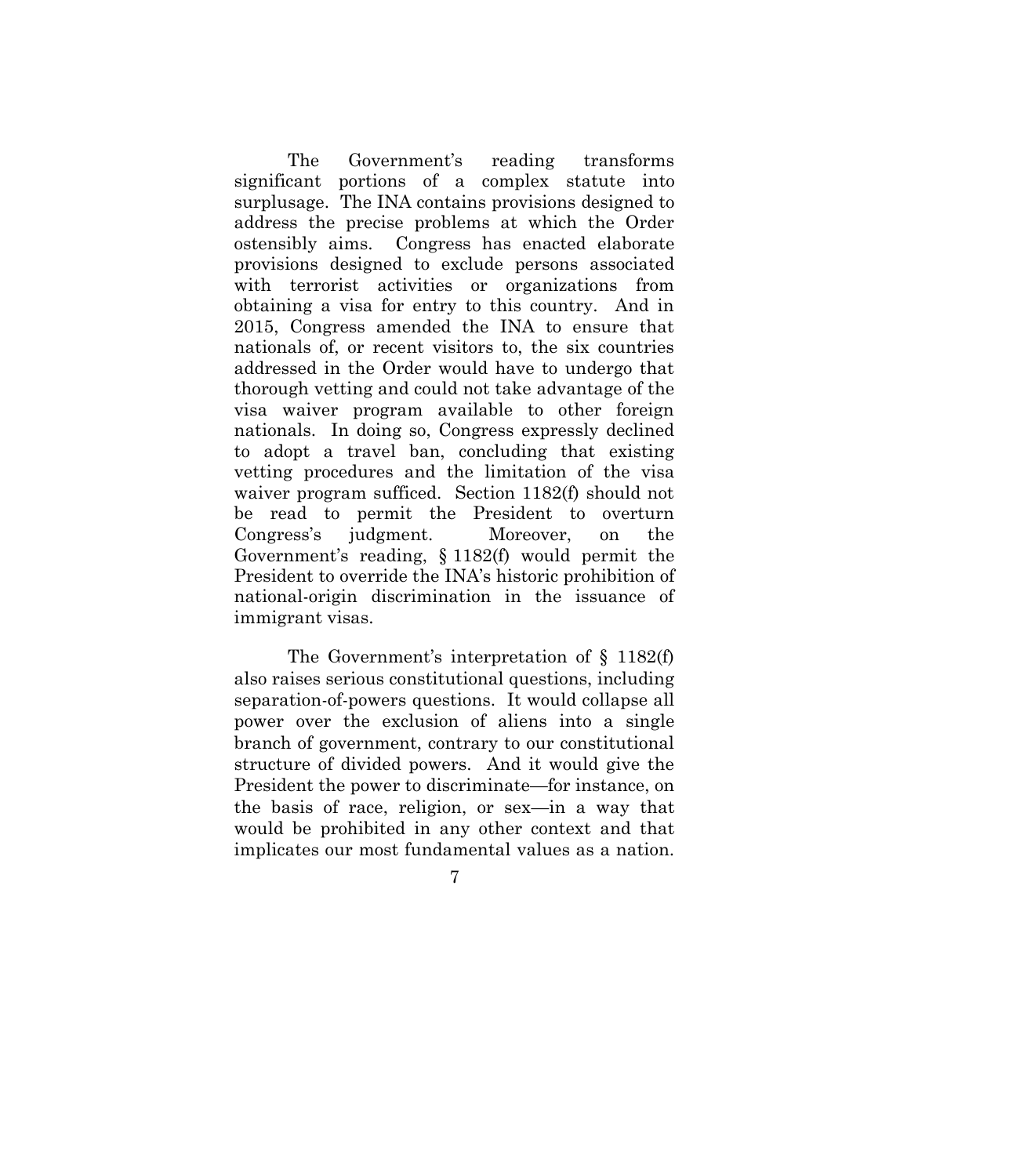This Court should interpret § 1182(f) narrowly, and read it to permit judicial review, to avoid those constitutional questions.

III. The Court should also reject the Government's contention that, in reviewing respondent's Establishment Clause challenge to the Order, the Court should restrict its inquiry to the four corners of the Order. Where, as here, the President himself and his advisers have repeatedly made clear that the Order is intended as a "Muslim ban," this Court need not and should not ignore those statements in determining the Order's constitutionality.

### **ARGUMENT**

- <span id="page-16-2"></span><span id="page-16-1"></span><span id="page-16-0"></span>**I. THIS COURT SHOULD REJECT THE GOVERNMENT'S ARGUMENT THAT THE ORDER CANNOT BE REVIEWED FOR COMPLIANCE WITH THE INA**
	- **A. Reviewing Executive Action For Compliance With Congressional Commands Is An Essential Judicial Role Even When National Security Is At Issue**

<span id="page-16-3"></span>The Government asserts that this Court may not review the President's actions to determine whether they are consistent with Congress's mandate in the INA. That position contravenes the judiciary's fundamental role—to "say what the law is" and whether it has been complied with. *Marbury*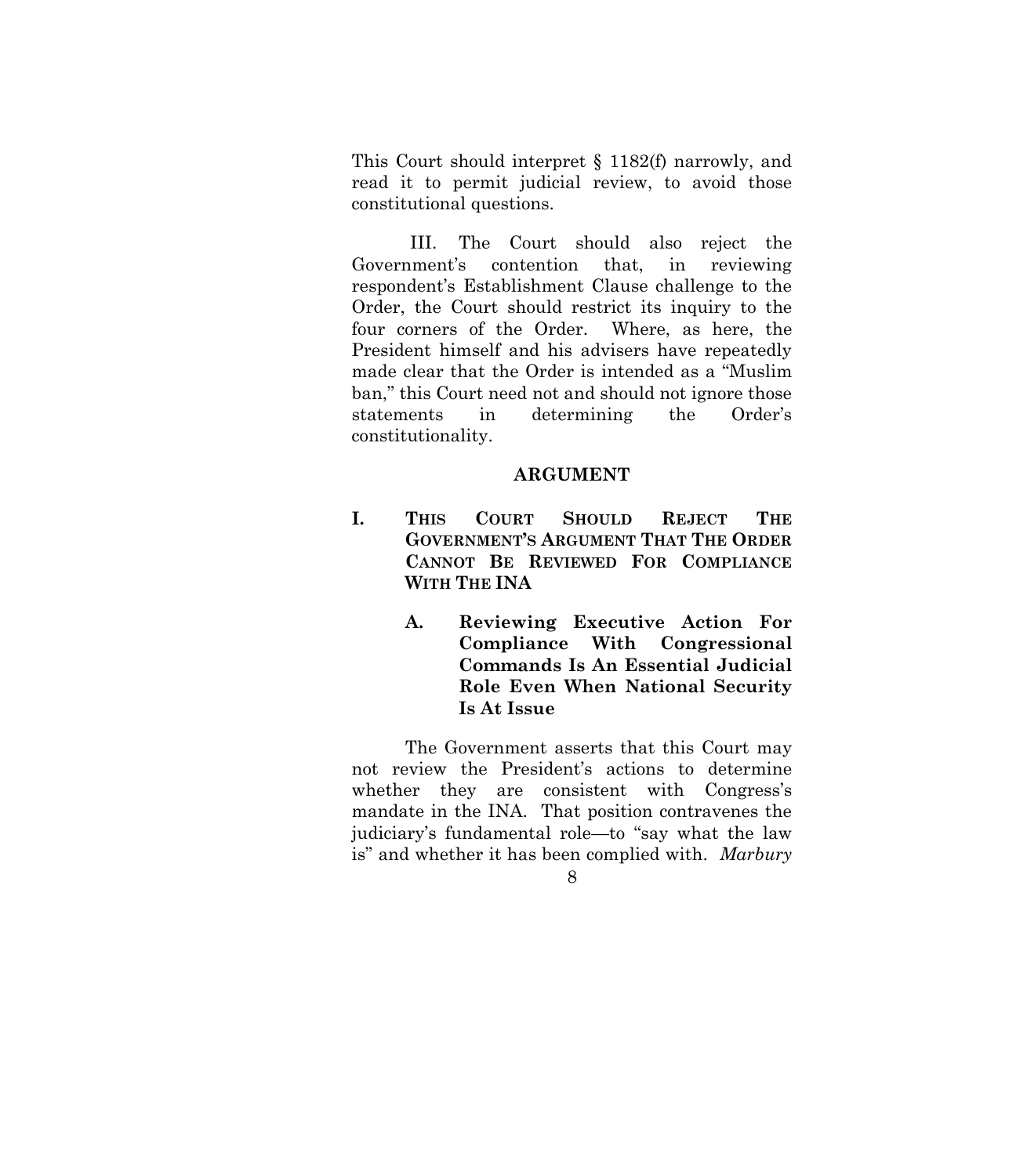v. *Madison*, 5 U.S. 137, 177 (1803). As Chief Justice Marshall explained, where the Court is asked to apply a statute to a particular case, the Court "must of necessity expound and interpret" that statute. *Id.* Such statutory interpretation is "the very essence of judicial duty." *Id.* at 178. And courts cannot avoid that duty merely "because the issues have political implications." *INS* v. *Chadha*, 462 U.S. 919, 943 (1983).

<span id="page-17-1"></span><span id="page-17-0"></span>To the contrary, resolving questions of statutory interpretation—and thereby determining whether the executive branch is complying with Congress's dictates—is a core judicial responsibility, even where the question implicates sensitive issues of foreign policy or national security. *See, e.g.*, *Zivotofsky ex rel. Zivotofsky* v. *Clinton*, 566 U.S. 189, 196 (2012). Zivotofsky sought to enforce a statute that permitted citizens born in Jerusalem to request their birthplace be identified as "Israel" rather than "Jerusalem" on their passports, notwithstanding contrary State Department policy. The Government argued that the dispute was nonjusticiable because it implicated the President's authority to speak for the Nation in international affairs, and specifically the Executive's policy of neutrality in the Israeli-Palestinian dispute over the status of Jerusalem. This Court rejected that argument:

> The federal courts are not being asked to supplant a policy decision of the federal branches with the courts' own unmoored determination of what United States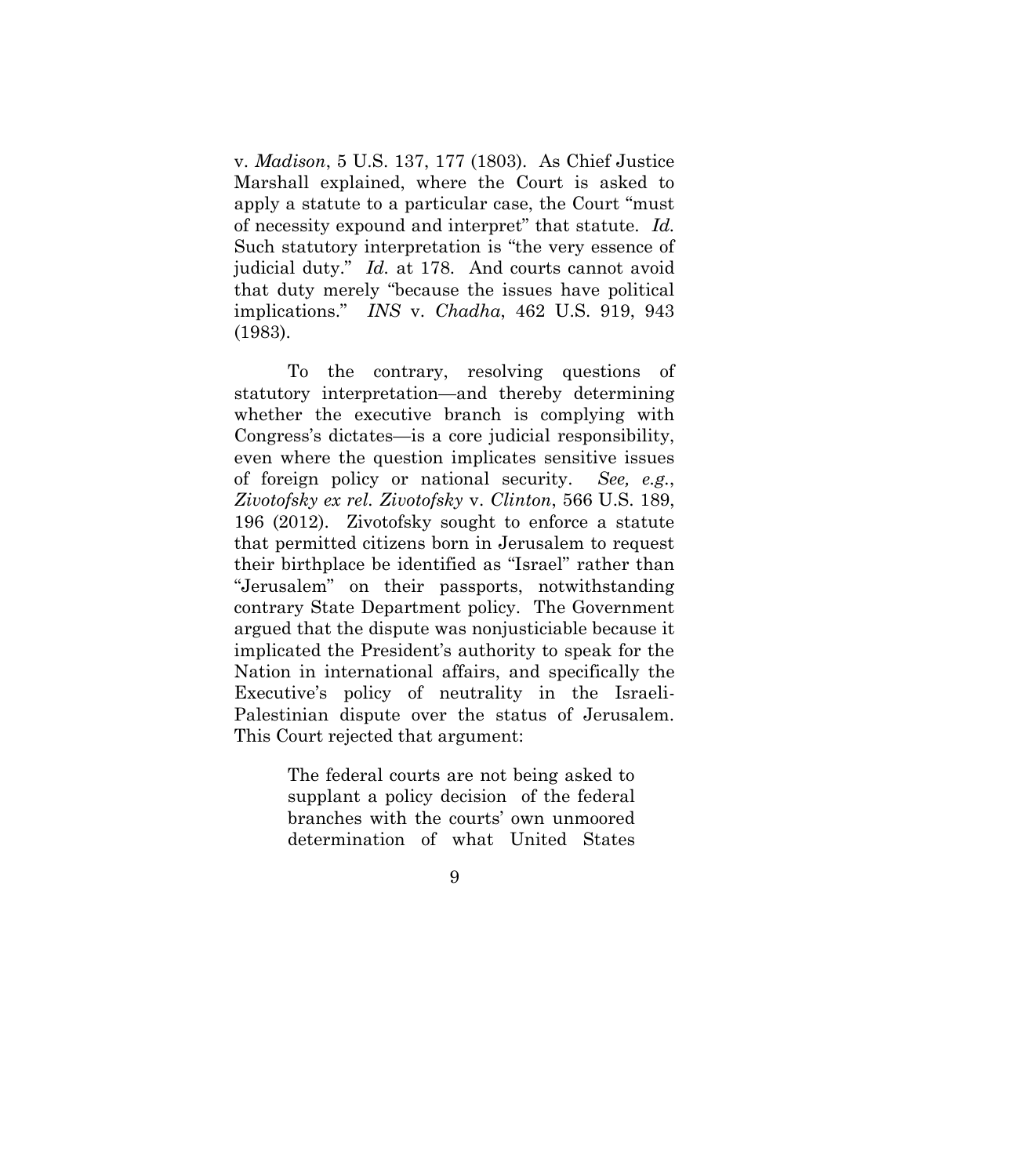policy toward Jerusalem should be. Instead, Zivotofsky requests that the courts enforce a specific statutory right. To resolve his claim, the Judiciary must decide if Zivotofsky's interpretation of the statute is correct, and whether the statute is constitutional. This is a familiar judicial exercise.

#### *Id.*

So too here. This Court is not being asked to determine appropriate immigration policy by itself and without standards. Rather, it is being asked to determine whether the Order comports with Congress's mandate in the INA—a quintessential judicial task.

<span id="page-18-0"></span>Indeed, this Court has long understood its responsibilities to include restraining exercises of executive power not authorized by Congress, even in wartime and when national security is at issue. In *Youngstown Sheet & Tube Co.* v. *Sawyer*, 343 U.S. 579 (1952), for example, the Court famously struck down President Truman's executive order directing the Secretary of Commerce to seize steel mills to avoid a strike that the President believed would cripple the national defense and imperil his ability as Commander-in-Chief to prosecute the Korean War. Applying ordinary tools of statutory interpretation, the Court concluded that Congress had not authorized the seizure; rather, by adopting very different schemes for resolving labor disputes, it had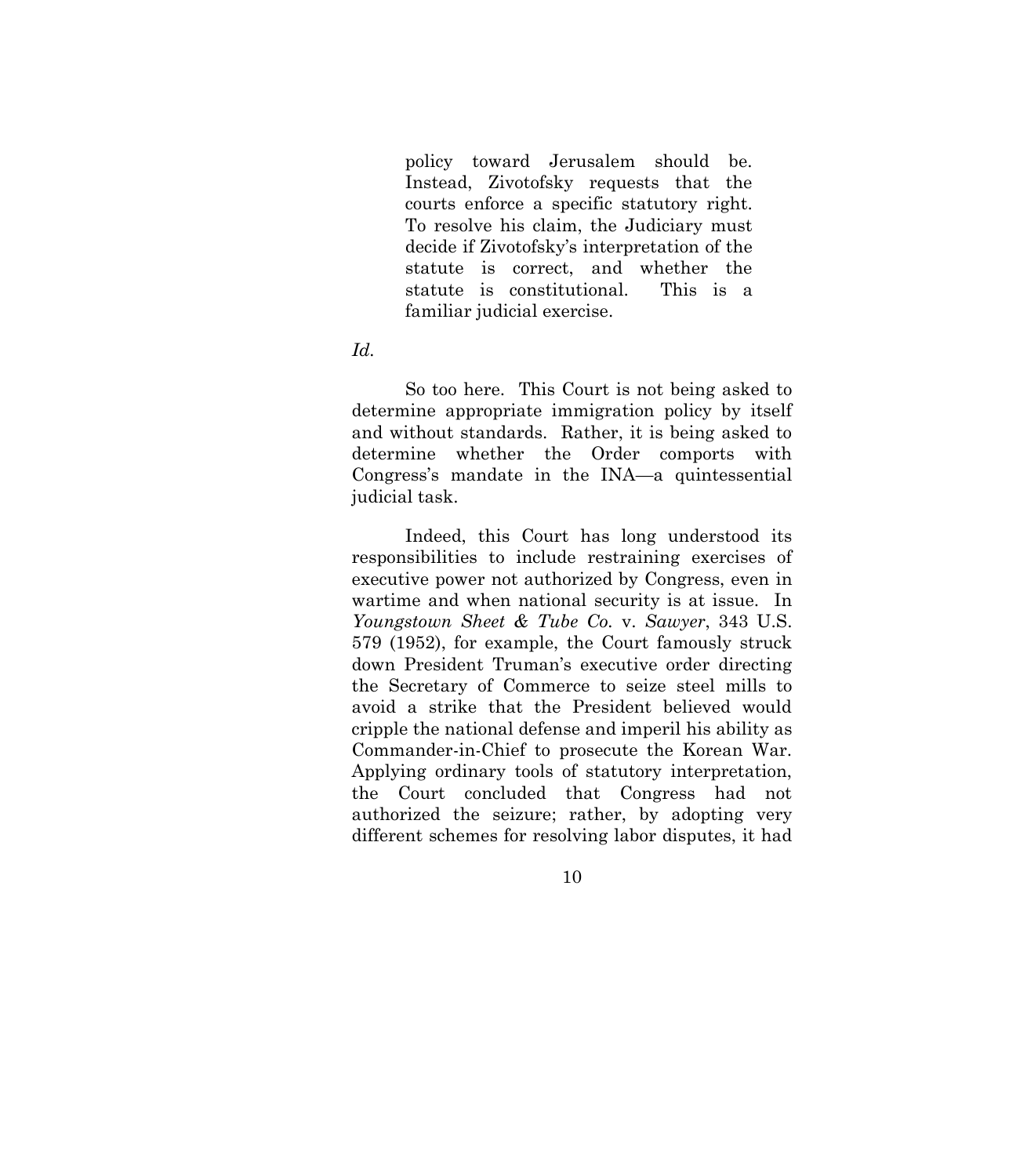<span id="page-19-0"></span>implicitly precluded the President from exercising such power. *Id.* at 585-86; *id.* at 602 (Frankfurter, J., concurring). The executive order's finding of a national security crisis neither prevented this Court from reviewing the Order's compliance with Congress's dictates nor excused the President from obeying them. *See id.* at 588-89; s*ee also Dames & Moore v. Regan*, 453 U.S. 654, 675-76 (1981) (reviewing scope of President's statutory authority to direct transfer of Iranian assets and suspend pending suits as part of settlement of claims against Iran following Iranian hostage crisis).

<span id="page-19-2"></span><span id="page-19-1"></span>Similarly, in a more recent wartime dispute over the scope of executive power, this Court reviewed and held unlawful the procedures of a military commission convened to try an alleged enemy combatant held at Guantanamo for conspiracy to commit terrorism. *Hamdan* v. *Rumsfeld*, 548 U.S. 557, 567 (2006). The Court first rejected the Government's argument that it should abstain from hearing Hamdan's challenge until the military commission proceedings were complete, declining to presume that the proceedings would vindicate Hamdan's constitutional rights. *Id.* at 586- 87. Exercising its ordinary function of statutory interpretation, the Court concluded that the military commission did not comply with Congress's mandate in the Uniform Code of Military Justice ("UCMJ") requiring that such a commission's procedures be the same as those applied to formal courts-martial "insofar as practicable." *Id.* at 620-23 (quoting 10 U.S.C. § 836(b)). The President had determined that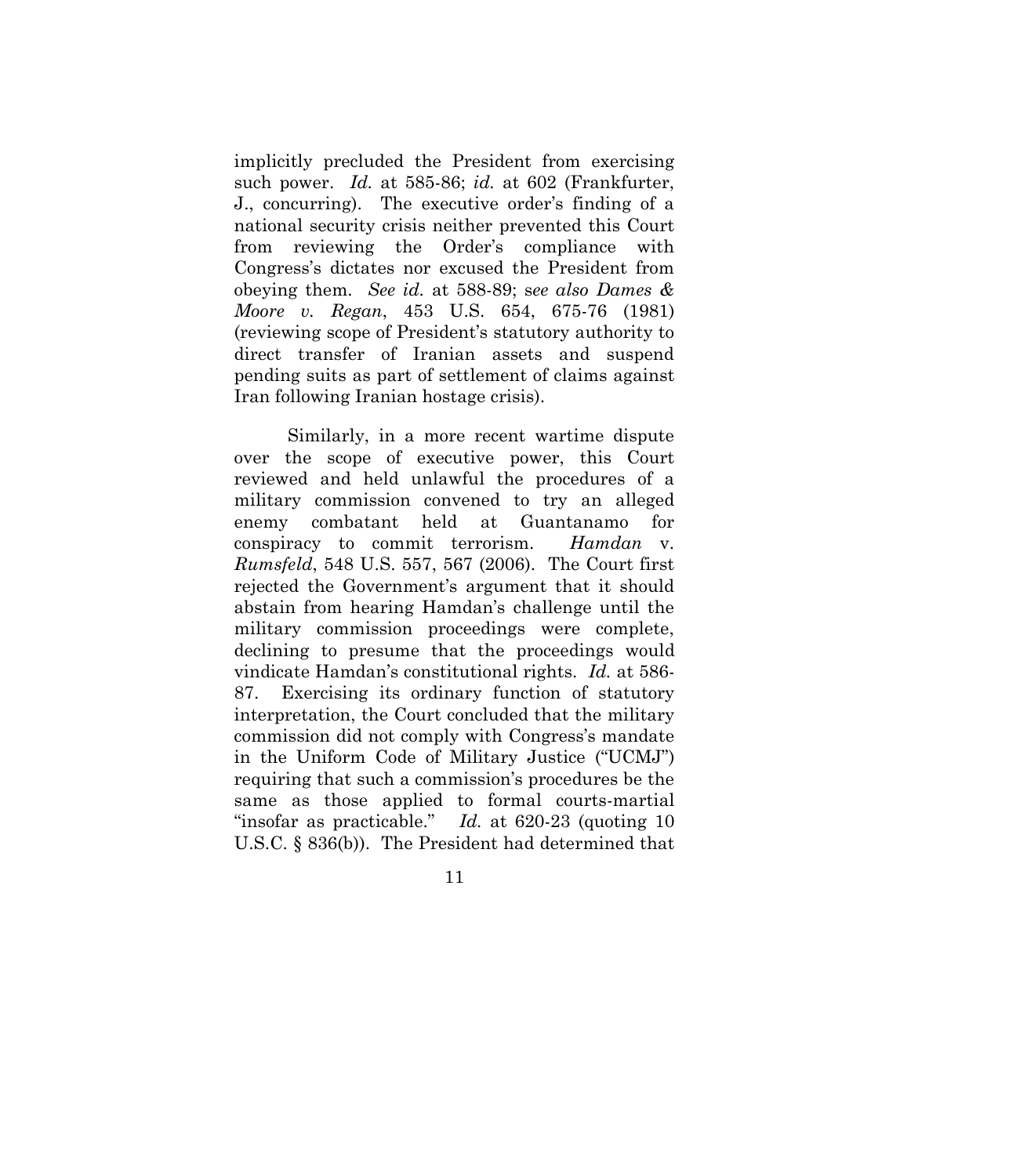it was "impracticable" for military commissions to comply with formal court-martial rules, but this Court found that the President had not made the necessary showing of impracticability. *Id.* at 623. Again, the Government's pleas of exigency were insufficient to prevent this Court from either scrutinizing executive action for consistency with Congress's direction or examining the sufficiency of the underlying record.

In short, this Court's "precedents, old and new, make clear that concerns of national security and foreign relations do not warrant abdication of the judicial role." *Holder* v. *Humanitarian Law Project*, 561 U.S 1, 34 (2010).

### <span id="page-20-1"></span><span id="page-20-0"></span>**B. Neither the "Plenary Power" Nor The "Consular Nonreviewability" Doctrine Supports The Government's Position**

There is no constitutional or prudential reason that this Court should have a more limited role in disputes involving the scope of the executive's power over immigration than it does in other cases, such as those discussed above, implicating sensitive questions of foreign policy or national security.

The Government relies on two lines of cases in support of its contention that the Order is unreviewable. Neither is applicable here.

1. The Government cites cases articulating what is generally known as the "plenary power"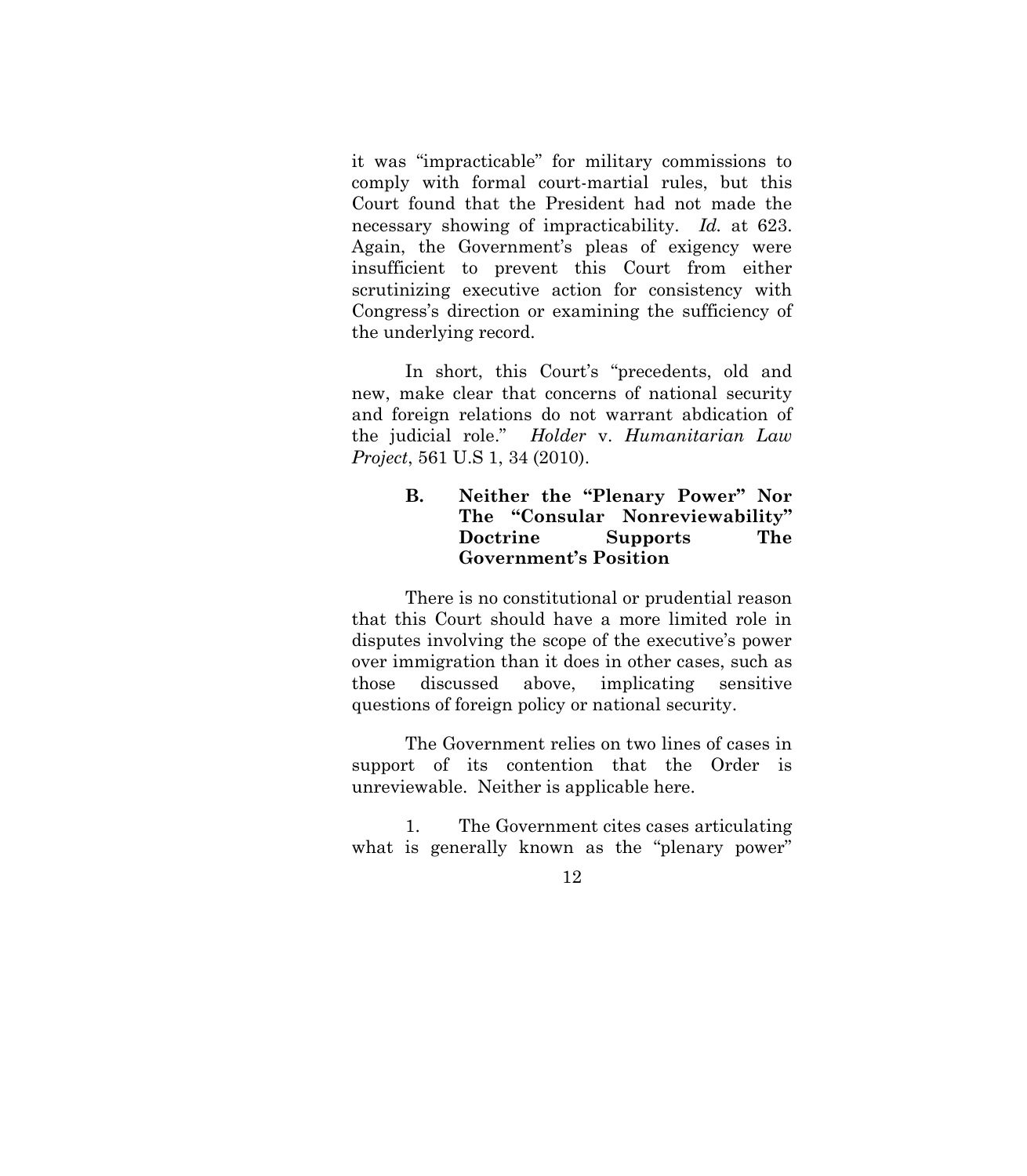doctrine—which the Government characterizes as holding that the political branches' power to exclude aliens is essentially unreviewable by the courts. Pet'rs Br. 22-23. Even to the extent those cases retain their full validity today—which is questionable—the Government reads them too broadly, and they fail to support the notion that the Order is immune from judicial review.

<span id="page-21-2"></span><span id="page-21-0"></span>As an initial matter, the Government fails to acknowledge the most basic point regarding the plenary power doctrine: Decisions regarding immigration are committed to *Congress*, not to the President. *See Galvan* v. *Press*, 347 U.S. 522, 531 (1954) (the formulation of policies "pertaining to the entry of aliens and their right to remain here" is "entrusted exclusively to Congress"); *see also Arizona* v. *United States*, 567 U.S. 387, 409 (2012). This principle is "as firmly imbedded in the legislative and judicial tissues of our body politic as any aspect of our government." *Galvan*, 347 U.S. at 531. The question presented in this case is not the wisdom of the policy Congress articulated—or even the wisdom of the policy the President articulated but whether the Order is within the power Congress granted the President in the first place. As discussed above, that is the kind of question this Court is uniquely competent to resolve.

<span id="page-21-1"></span>The cases on which the Government relies are not to the contrary. In *Fiallo* v. *Bell*, 430 U.S. 787 (1977), for example, the Court was not presented with the question whether an executive action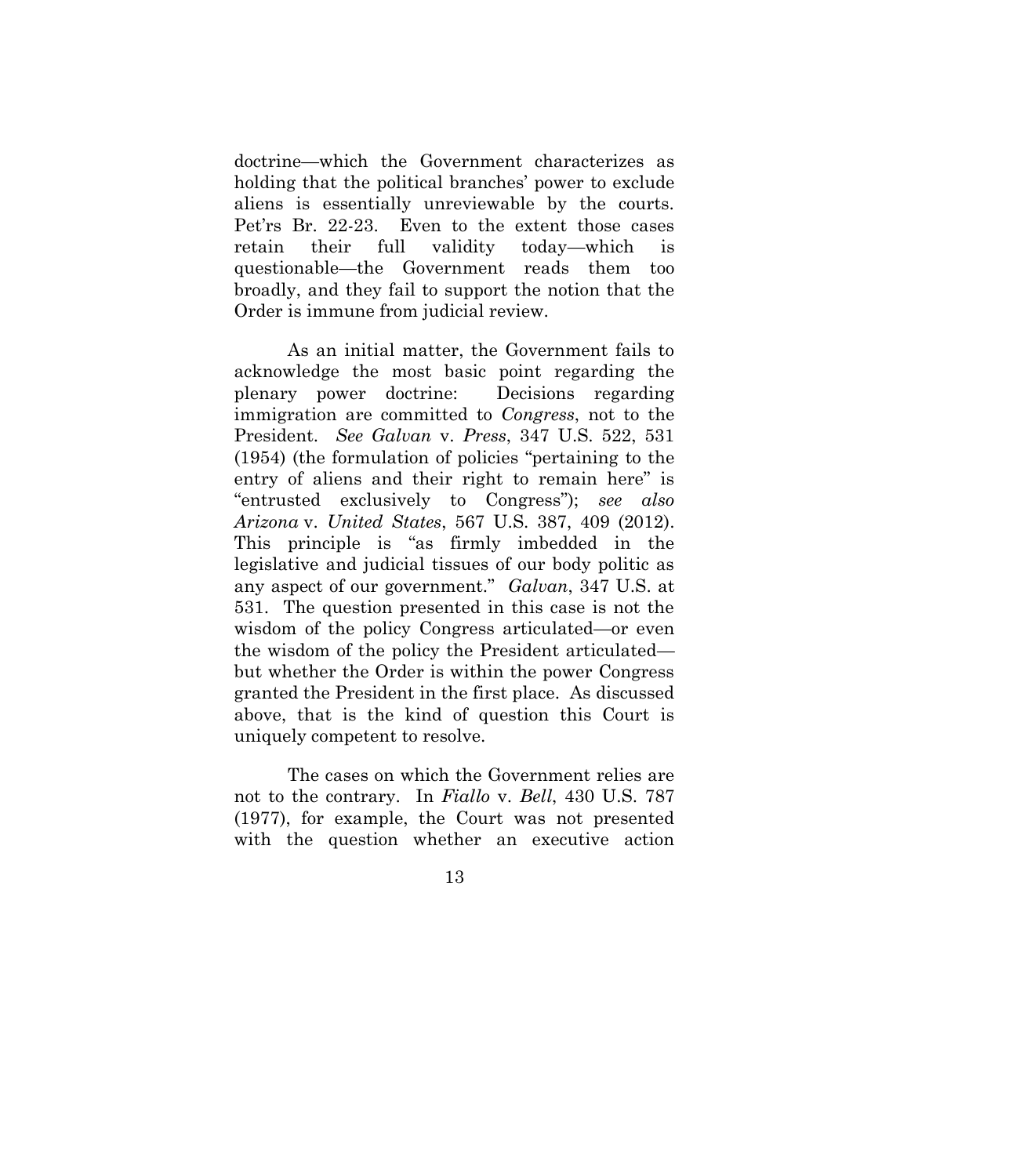comported with Congress's dictates, but with the constitutionality of Congress's choice to distinguish between nonmarital children's relationships with their mothers and their relationships with their fathers in granting preferential immigration status. The Court addressed the question, concluding that such a distinction was reasonable and within Congress's constitutional authority. *Id.* at 799-800. It nowhere suggested that courts could not determine whether the President had acted within the powers Congress granted him, and such a suggestion would fly in the face of long-standing precedent such as *Youngstown* and its progeny.

<span id="page-22-0"></span>Similarly, the Government relies on dicta in *Harisiades* v. *Shaughnessy*, 342 U.S. 580 (1952), which upheld deportations of past members of the Communist Party under the Alien Registration Act, to the effect that "any policy toward aliens is . . . interwoven with . . . the conduct of foreign relations, the war power, and the maintenance of a republican form of government. Such matters are so exclusively entrusted to the political branches of government as to be largely immune from judicial inquiry or interference." *Id.* at 588-89; *see* Pet'rs Br. 23. *Harisiades* did not, however, rely on that language to foreclose judicial review of the deportation orders in question, engaging—though rejecting—the deportees' constitutional challenge to the statute. *See Harisiades*, 342 U.S. at 583-84. Again, no challenge to *executive* authority was raised.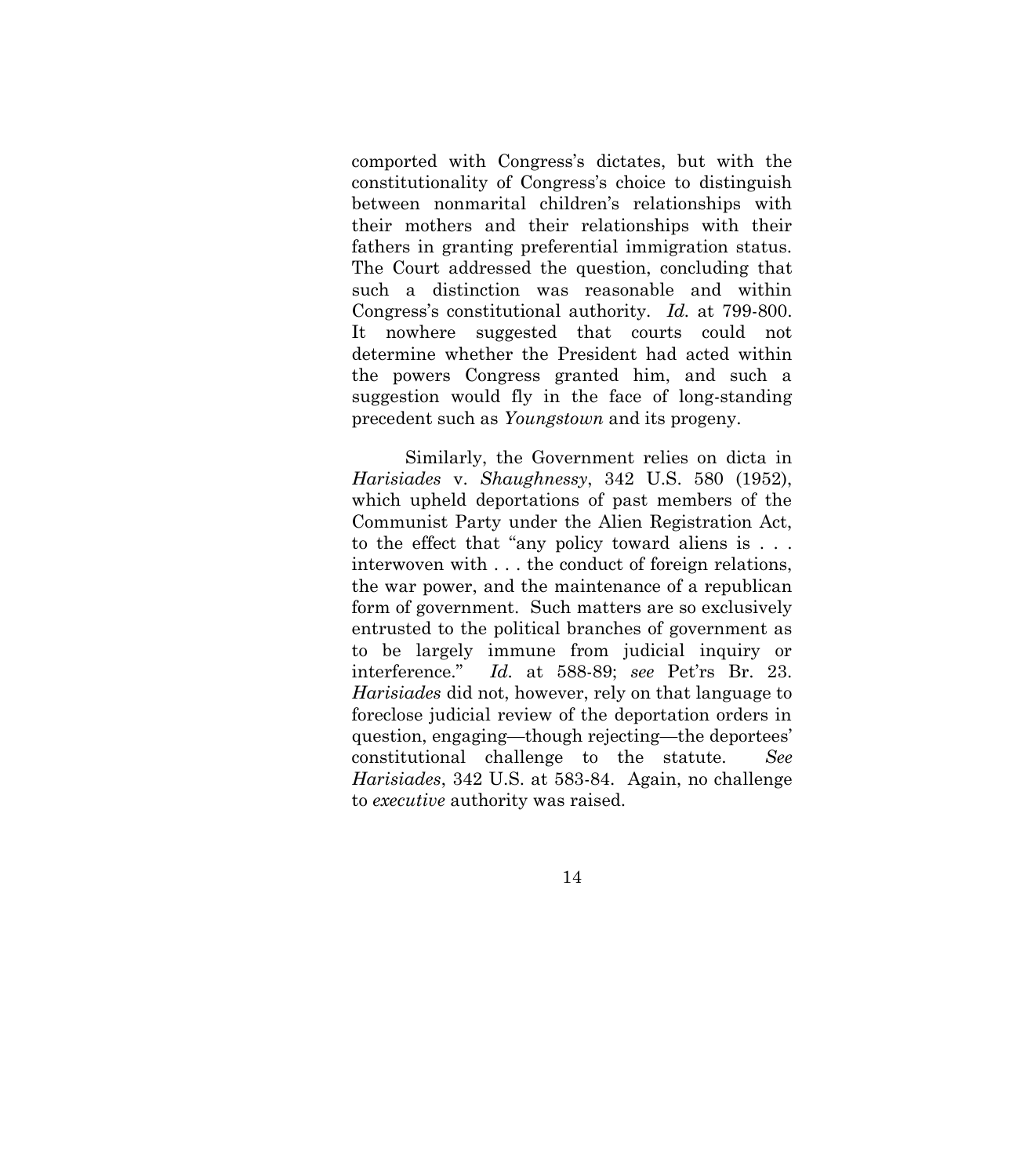Undoubtedly, the plenary power doctrine along with the McCarthy-era terror of Communism had a role in driving the substantive constitutional analysis in *Harisiades* and similar cases such as *Galvan*. But the extreme reluctance in *Harisiades* and like cases to "deny or qualify the Government's power of deportation" by imposing due process limitations on that power, 342 U.S. at 591, cannot be squared with this Court's more recent precedent.

<span id="page-23-1"></span><span id="page-23-0"></span>The Court has not hesitated in recent years to address challenges to the government's power of deportation and related immigration issues and to uphold those challenges where appropriate. In *Zadvydas* v. *Davis*, 533 U.S. 678, 689 (2001), for example, the Court applied constitutional avoidance principles to construe the INA to impose a "reasonable time" limitation on detention of removable aliens, whose application was reviewable in federal court. The Court observed that "the Due Process Clause protects an alien subject to a final order of deportation," and that Congress's plenary power over immigration is "subject to important constitutional limitations." *Id.* at 693-95. Finding that indefinite detention would raise serious due process concerns, and locating no clear statement in the statute that Congress intended to authorize it, the Court held that indefinite detention is not authorized. *Id.* at 699. The Court also rejected the Government's argument that the federal courts must defer to the Government's decision that a particular detention is reasonable. Notwithstanding "the greater immigration-related expertise of the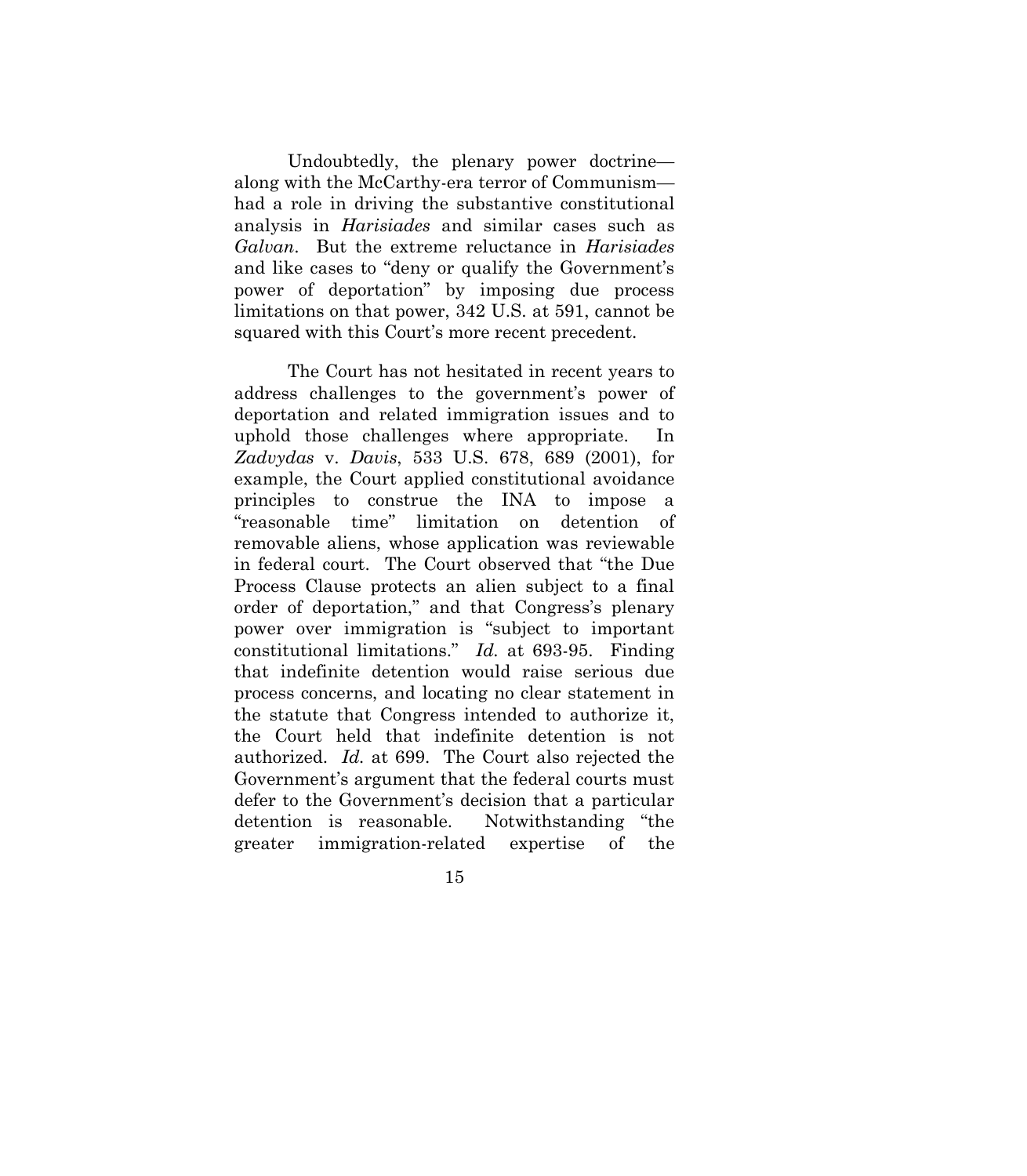Executive Branch," determining whether a particular detention is reasonable and thus authorized by statute is the job of the courts. *Id.* at 699-700. The same logic applies *a fortiori* here, where individualized decision-making is not at issue, but simply the scope of the Executive's rulemaking authority.

<span id="page-24-3"></span><span id="page-24-2"></span><span id="page-24-1"></span><span id="page-24-0"></span>2. The Government also relies on cases involving the so-called "consular nonreviewability" doctrine. Pet'rs Br. 24-25. Despite the Government's casual attempt to expand that doctrine into a broad prohibition on review of all immigration-related decisions, *id.* at 25, those cases articulate a narrow exception to the general principle of reviewability of agency action. Under that exception, "a consular official's decision to issue or withhold a visa" to a specific alien seeking entry to the United States is committed to that officer's discretion and thus not reviewable absent Congress's express authorization. *See Saavedra Bruno* v. *Albright*, 197 F.3d 1153, 1159-60 (D.C. Cir. 1999). Most of the decisions the Government cites fall into that category. *See Shaughnessy* v. *United States ex rel. Mezei*, 345 U.S. 206 (1953); *United States ex rel. Knauff* v. *Shaughnessy*, 338 U.S. 537 (1950); *Nishimura Ekiu*  v. *United States*, 142 U.S. 651 (1892). In each case an alien seeking entry to the United States and detained at the border sought review by habeas corpus of the individual decision to exclude him or her.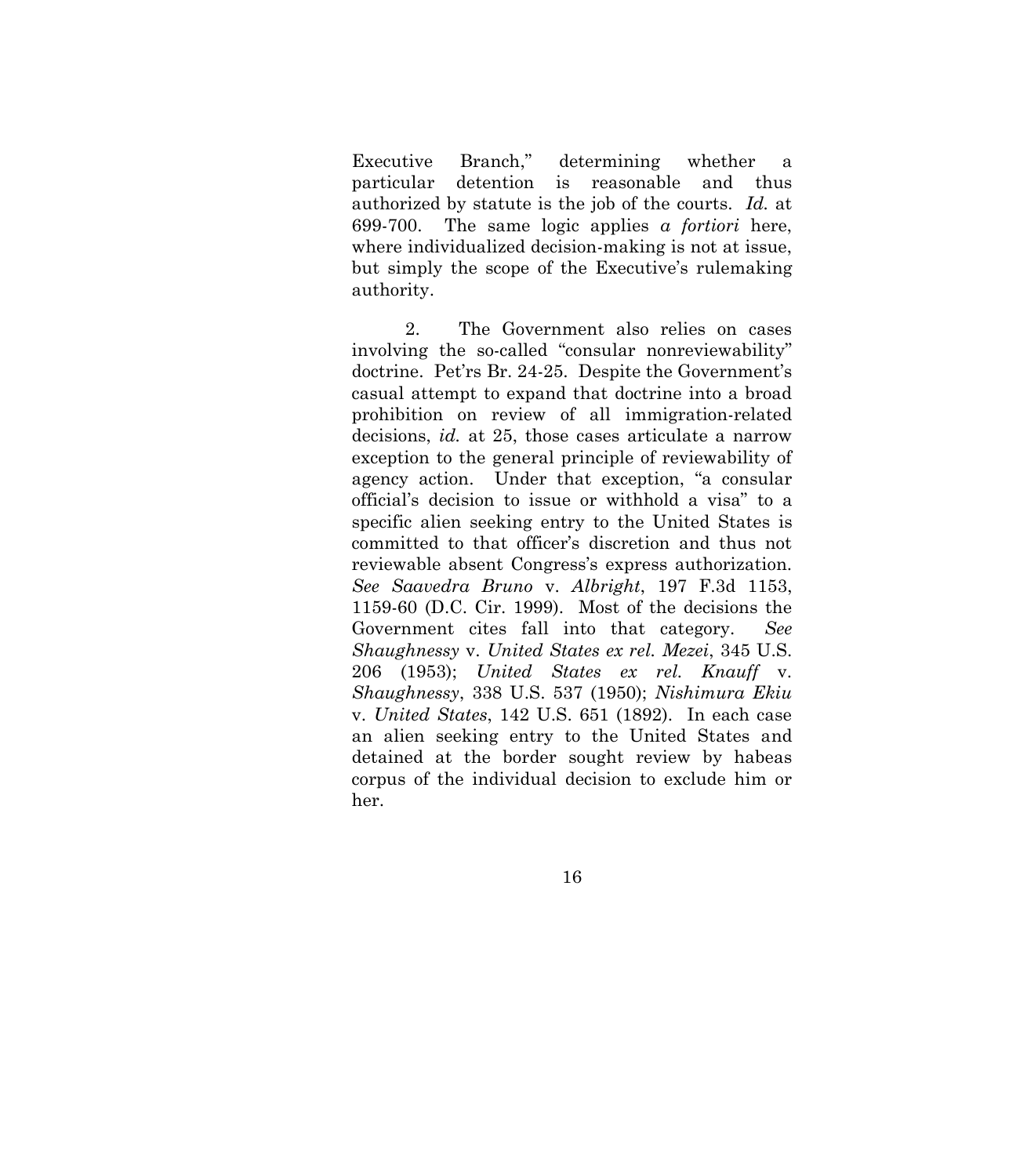These cases are irrelevant here for two reasons. First, the plaintiffs were aliens outside the United States contesting their own exclusion, not as here—United States citizens, residents, or entities contesting the exclusion of persons in whose admission they have an interest. Second, the question here is not whether a consular official has reasonably exercised the discretion Congress has granted him, but whether the President has acted pursuant to any statutory authority.

For the same reasons, the Government's contention that Congress has precluded judicial review of the Order fails. The Government notes that Congress has expressly declined to create a private right of action to challenge "a decision . . . to grant or deny a visa" or to revoke a visa. Pet'rs Br. 25 (quoting 6 U.S.C. § 236(f)). But Respondents here are not challenging "*a* decision . . . to deny *a* visa"; they challenge an order preemptively forbidding entry by a group of more than 180 million people defined by their nationality and religion, subject to burdensome case-by-case waiver procedures.

The Order at issue here is far from a run-ofthe-mill exercise of discretion over entry of an individual alien. It is extraordinary and unprecedented: a presumptive bar for a significant period on entry of *all* nationals of six overwhelmingly Muslim countries and *all* refugees, candidly referred to by the President and his advisors as a "Muslim ban." *See* Resp't Hawaii Br. 5-7; J.A. 1133. The Court should reject the Government's contention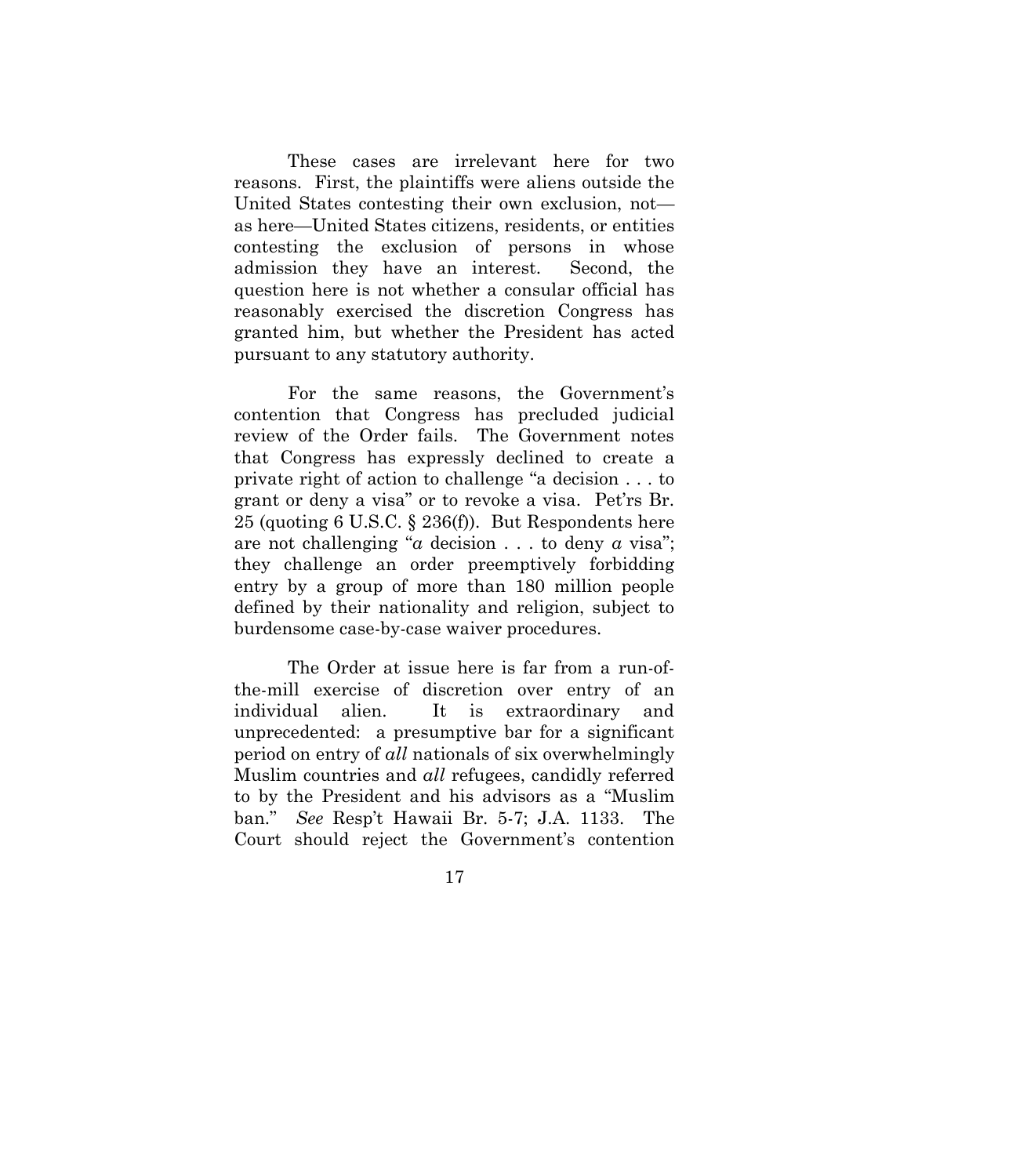that it cannot even consider whether this was Congress's intent.

## <span id="page-26-0"></span>**II. THE INA SHOULD NOT BE READ TO GRANT THE PRESIDENT UNTRAMMELED DISCRETION TO EXCLUDE A CLASS OF ALIENS FOR ANY REASON**

The Government contends that the President's action is authorized by section 212(f) of the INA, which provides that the President may "suspend the entry of all aliens or any class of aliens" whose entry he finds "would be detrimental to the interests of the United States." 8 U.S.C. § 1182(f). That provision does not grant authority for the Order.

<span id="page-26-1"></span>To be sure, the language of § 1182(f) is broad. But that does not mean that it grants the President absolute discretion to exclude any group of persons for any reason, as the Government would have it. As this Court recognized long ago in the immigration context, "[a] restrictive meaning for what appear to be plain words may be indicated by [the INA] as a whole, by the persuasive gloss of legislative history or by the rule . . . that such a restrictive meaning must be given if a broader meaning would generate constitutional doubts." *United States* v. *Witkovich*, 353 U.S. 194, 199 (1957). That is true here. *First,*  the Government's interpretation of § 1182(f) would nullify significant portions of a complex and reticulated statutory scheme, including provisions Congress enacted to address the precise problems at which the Order is purportedly directed, and would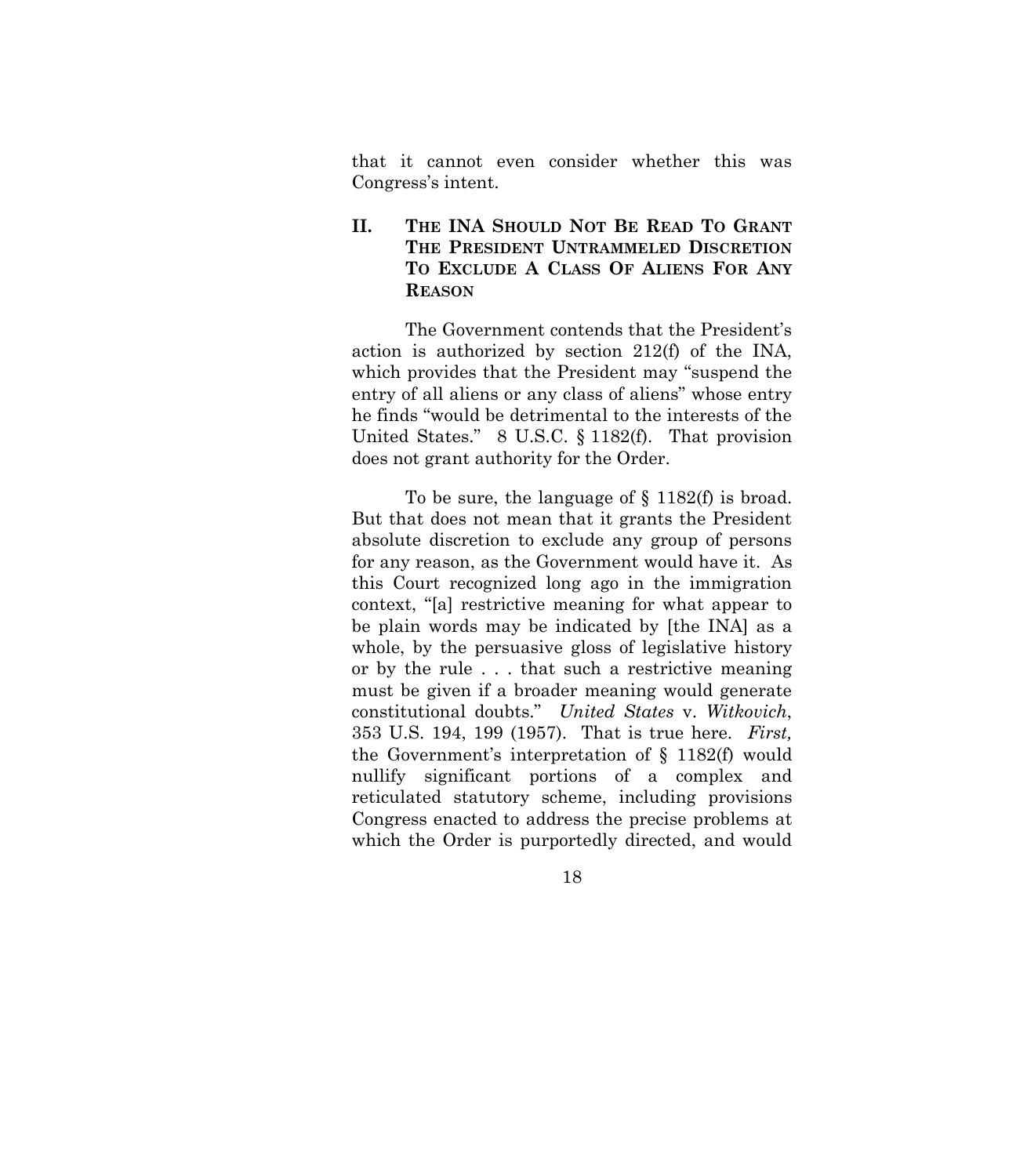override Congress's considered judgment *not* to institute the travel ban the Order imposes. *Second*, such an interpretation would raise serious constitutional concerns, as it would imply a delegation to the President of sweeping power over immigration—including the power to engage in discrimination on the basis of race, sex, and religion that would not be tolerated in any other context without any discernible standards for exercising that power or any check on its exercise. The application of those principles here makes clear that Congress has not granted the President the authority he claims.

## <span id="page-27-0"></span>**A. The Government's Interpretation of Section 1182(f) Is Incompatible With the Statutory Scheme As A Whole**

The Government's reading of § 1182(f) would render much of the remainder of Congress's careful scheme in the INA—which includes specific provisions dealing with precisely the national security issues the Order claims to address surplusage. Even more strikingly, it would contravene Congress's specific judgment *not* to impose a travel ban on nationals of the six countries at issue, but instead to institute more carefully tailored precautions. And it would violate the express repudiation of national-origin discrimination in immigration that has been a centerpiece of the INA since 1965.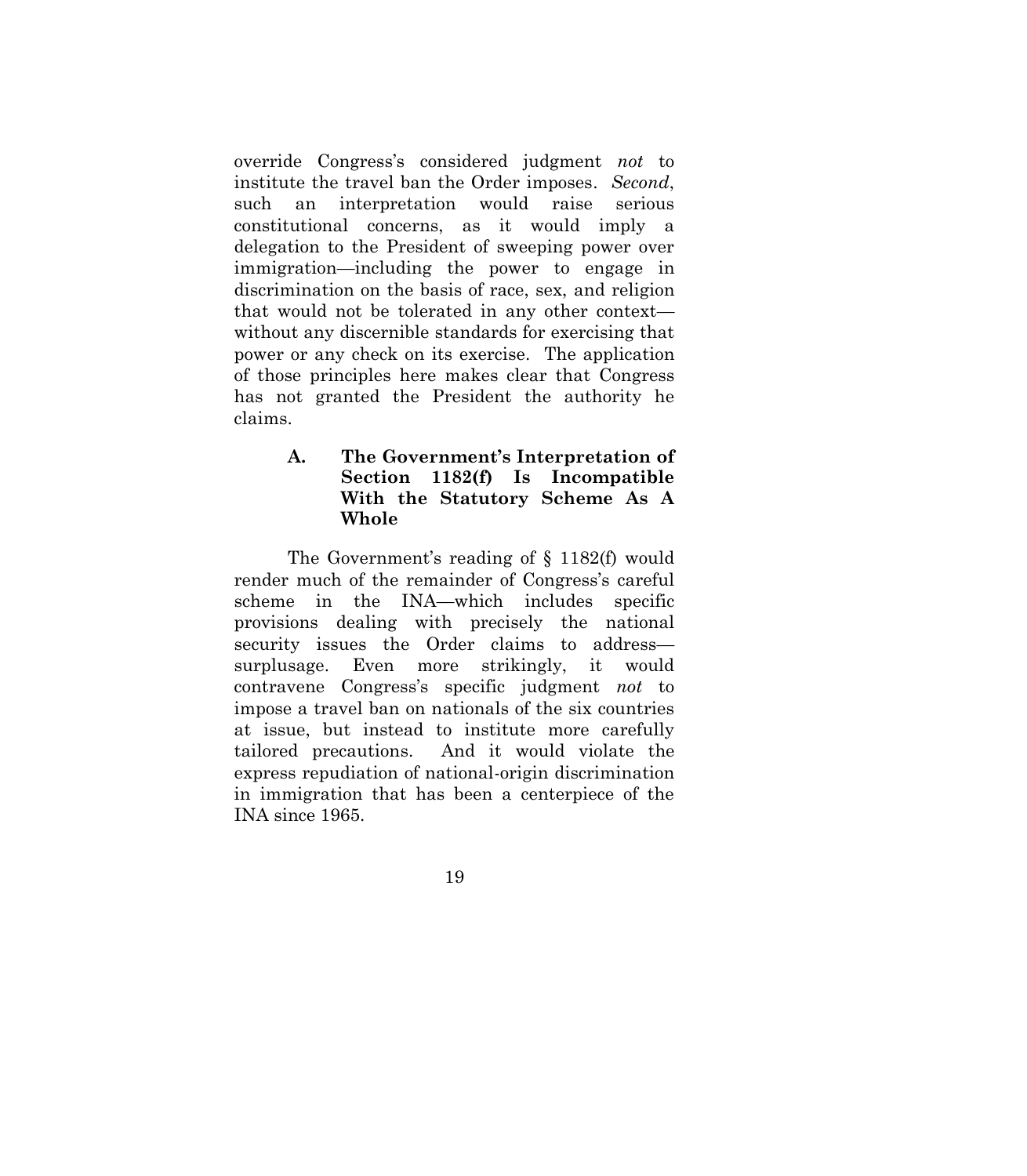<span id="page-28-2"></span>1. Congress has not sat idly, failing to address the risk of domestic terrorism potentially posed by admitting aliens from countries that have been known to harbor terrorists. In 2015, Congress enacted a law designed to address precisely that concern, the Visa Waiver Program Improvement and Terrorist Travel Prevention Act of 2015. *See*  Consolidated Appropriations Act, 2016, Pub. L. 114- 113 div. O, tit. II (2015) (codified at 8 U.S.C. § 1187(a)(12)) ("Visa Waiver Act" or "Act").

<span id="page-28-0"></span>The Act modified the existing visa waiver program, under which aliens in certain categories such as those seeking short-term entry as a tourist, 8 U.S.C. § 1187(a)(1), having completed immigration forms, *id.* § 1187(a)(4), or having a round-trip ticket, *id.* § 1187(a)(8)—are not required to obtain a visa for entry. It provided that nationals of, or persons recently present in, the six countries identified in the Order, along with Iraq, are not eligible for the visa waiver program because of those countries' ties to terrorism. *Id.*  $§ 1187(a)(12).7$  Accordingly, those persons will receive the full vetting necessary to receive a visa—vetting meticulously designed to exclude foreign nationals suspected of any association with terrorist activity or organizations,

<span id="page-28-1"></span><sup>7</sup> Syria and Iraq are specifically designated in the Act; the other five countries have been designated by the Secretary of State or Secretary of Homeland Security under authority granted by the Act. *See* 8 U.S.C. § 1187(a)(12)(A).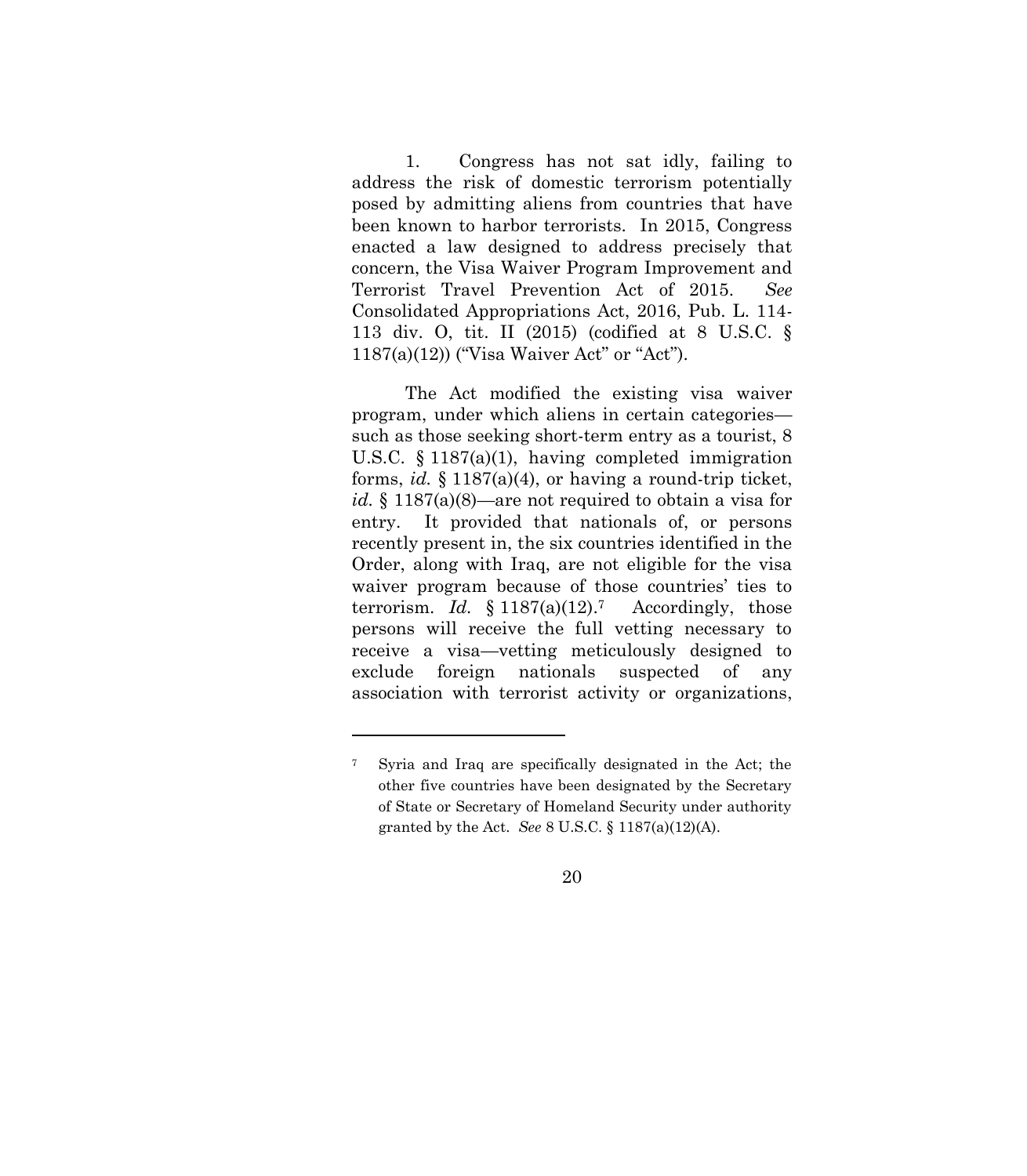and updated multiple times since September 11, 2001 to address new concerns. *See id.* § 1182(a)(3)(B); USA PATRIOT ACT of 2001, Pub. L. 107-56; REAL ID Act of 2005, Pub. L. 109-13.

<span id="page-29-0"></span>The Visa Waiver Act, however, does not impose a ban on entry by all nationals of the countries at issue. That was not an oversight, but a deliberate choice expressly discussed during debate over the bill. As Representative Lofgren, one of the bill's supporters, stated in debate on the bill:

> For those who have traveled to or are nationals of certain high-threat countries, a visa interview, rather than visa-free travel, will be required. *These individuals are not barred from traveling to the United States*.

<span id="page-29-1"></span>177 CONG. REC. H9050 (daily ed. Dec. 8, 2015) (statement of Rep. Lofgren) (emphasis added). Similarly, while opponents of the bill criticized it as overbroad and discriminatory, they still understood it as limited to subjecting affected persons to additional screening measures prior to entry. *See, e.g.*, *id*. at H9051 (statement of Rep. Conyers) ("I understand that these individuals are not banned from traveling to our Nation and are simply subject to increased questioning and scrutiny before they can travel here."); *id.* at H9057 (statement of Rep. Ellison) ("While this bill does not restrict entry to the U.S., it creates additional barriers.").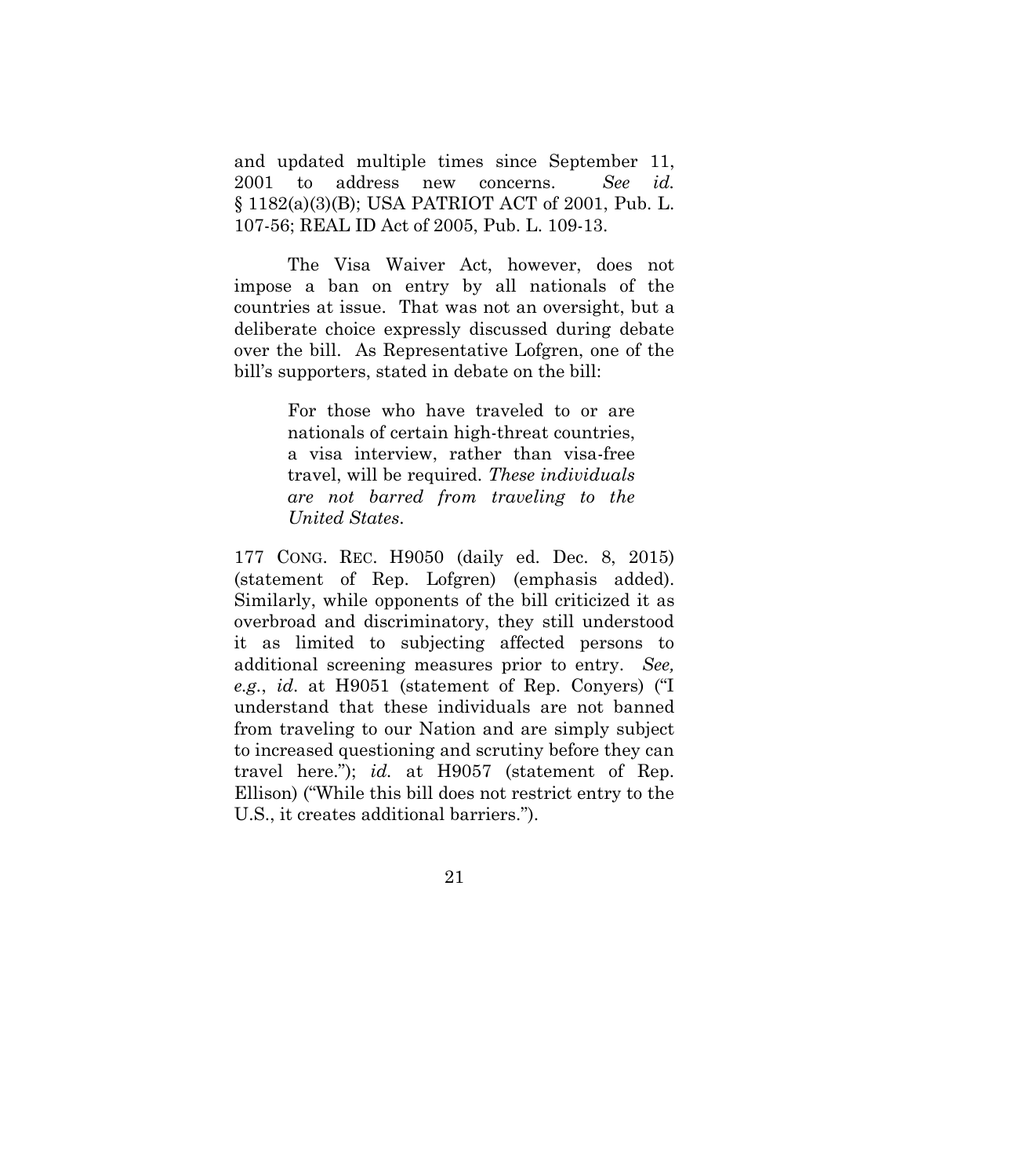On the Government's reading, then, § 1182(f) permits the President to override Congress's deliberate decision not to impose a travel ban on nationals of exactly the six countries at issue. And it renders Congress's carefully crafted remedy in the Visa Waiver Act a nullity, since the President is free to impose the more drastic measure of a travel ban on nationals or residents of any country.

<span id="page-30-4"></span><span id="page-30-3"></span><span id="page-30-2"></span><span id="page-30-1"></span><span id="page-30-0"></span>It need hardly be said that such a reading contravenes basic principles of statutory interpretation. This Court typically will not read a statute in a way that renders another part of the statute superfluous. *See, e.g., Hibbs* v. *Winn*, 542 U.S. 88, 101 (2004). Relatedly, where a general provision and a specific provision of a statute are addressed to the same problem, the specific provision takes precedence over the general provision. *See, e.g.*, *RadLAX Gateway Hotel, LLC* v. *Amalgamated Bank*, 566 U.S. 639, 645 (2012); Antonin Scalia & Bryan A. Garner, *Reading Law: The Interpretation of Legal Texts* 183 (2012) ("[T]he specific provision comes closer to addressing the very problem posed by the case at hand and is thus more deserving of credence."). Here, Congress set out a careful and reticulated scheme, developed over many years, specifically designed to address the domestic terrorism risk posed by entry of nationals of the countries at issue. Interpreting the INA to permit the Order renders all of those labors superfluous, *see, e.g., Abourezk* v. *Reagan*, 785 F.2d 1043, 1056-58 (D.C. Cir. 1986) (Ginsburg, J.) (putting a limiting construction on the Executive's power to exclude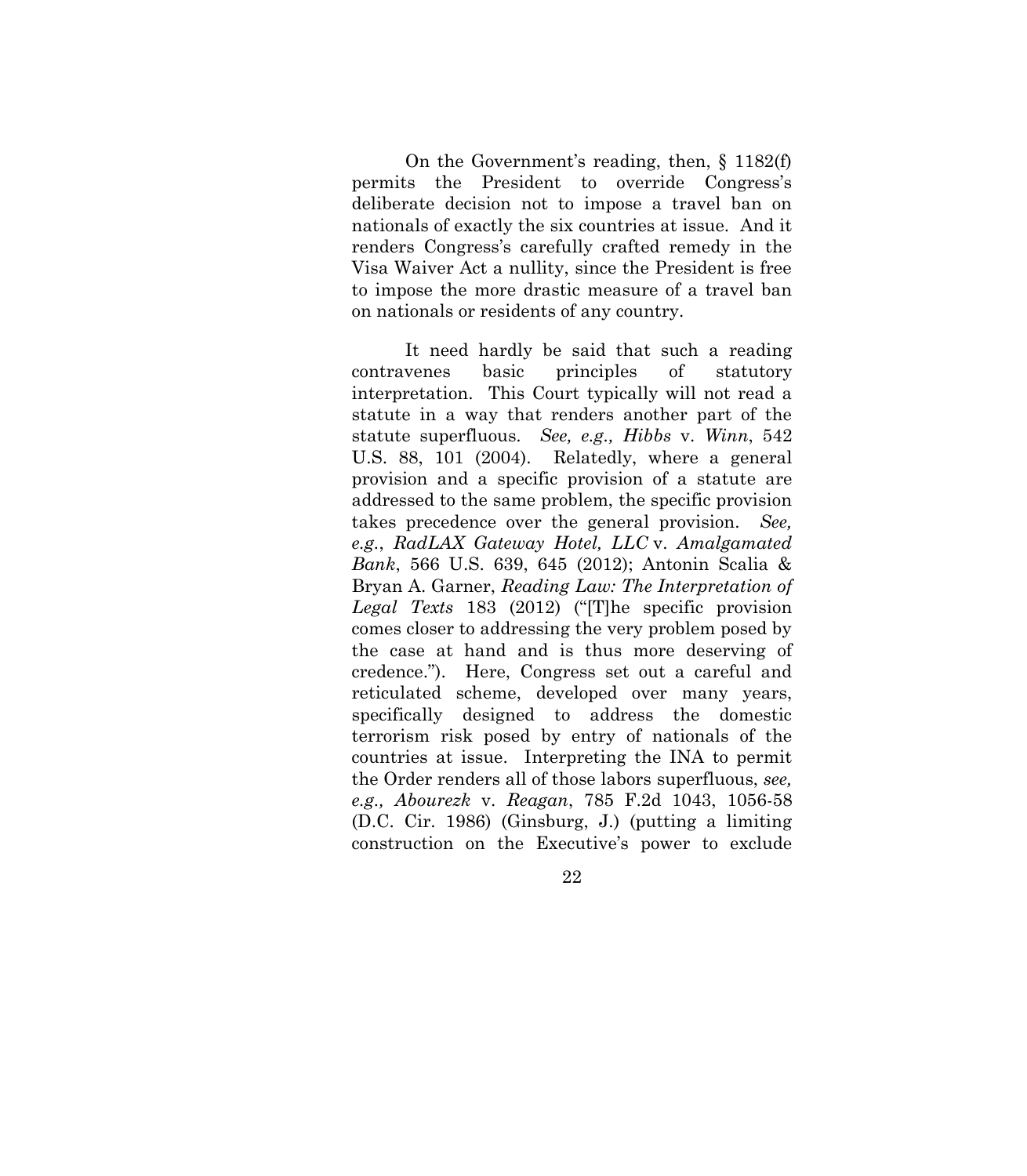certain aliens under one subsection of § 1182(f) in order to avoid rendering another subsection surplusage), and permits the general provision to override the specific.

<span id="page-31-0"></span>Most significantly, that interpretation of the statute turns on its head Congress's deliberate decision *not* to impose a travel ban. There is no reason to believe Congress intended to delegate to the President a power to cast aside all the meticulously developed specifics of the INA in this manner. Just as in *Youngstown*, *see* 343 U.S. at 586- 88, by adopting a specific scheme for addressing terrorism concerns that does not include a travel ban, Congress has precluded the President from doing so on his own.<sup>8</sup>

l

<sup>8</sup> The scope of the President's authority under § 1182(f) is also illuminated by historical practice. See *NLRB* v. *Noel Canning*, 134 S. Ct. 2550, 2559 (2014) ("[L]ong settled and established practice is a consideration of great weight in a proper interpretation of constitutional provisions regulating the relationship between Congress and the President.") (internal quotation marks and citation omitted); *Youngstown*, 343 U.S. at 610-11 (Frankfurter, J., concurring) (noting that "a systematic, unbroken, executive practice, long pursued to the knowledge of the Congress and never before questioned . . . may be treated as a gloss on 'executive Power' vested in the President" by the Constitution). In the few instances where other presidents have invoked Section 1182(f), the suspension of nationals

<sup>23</sup>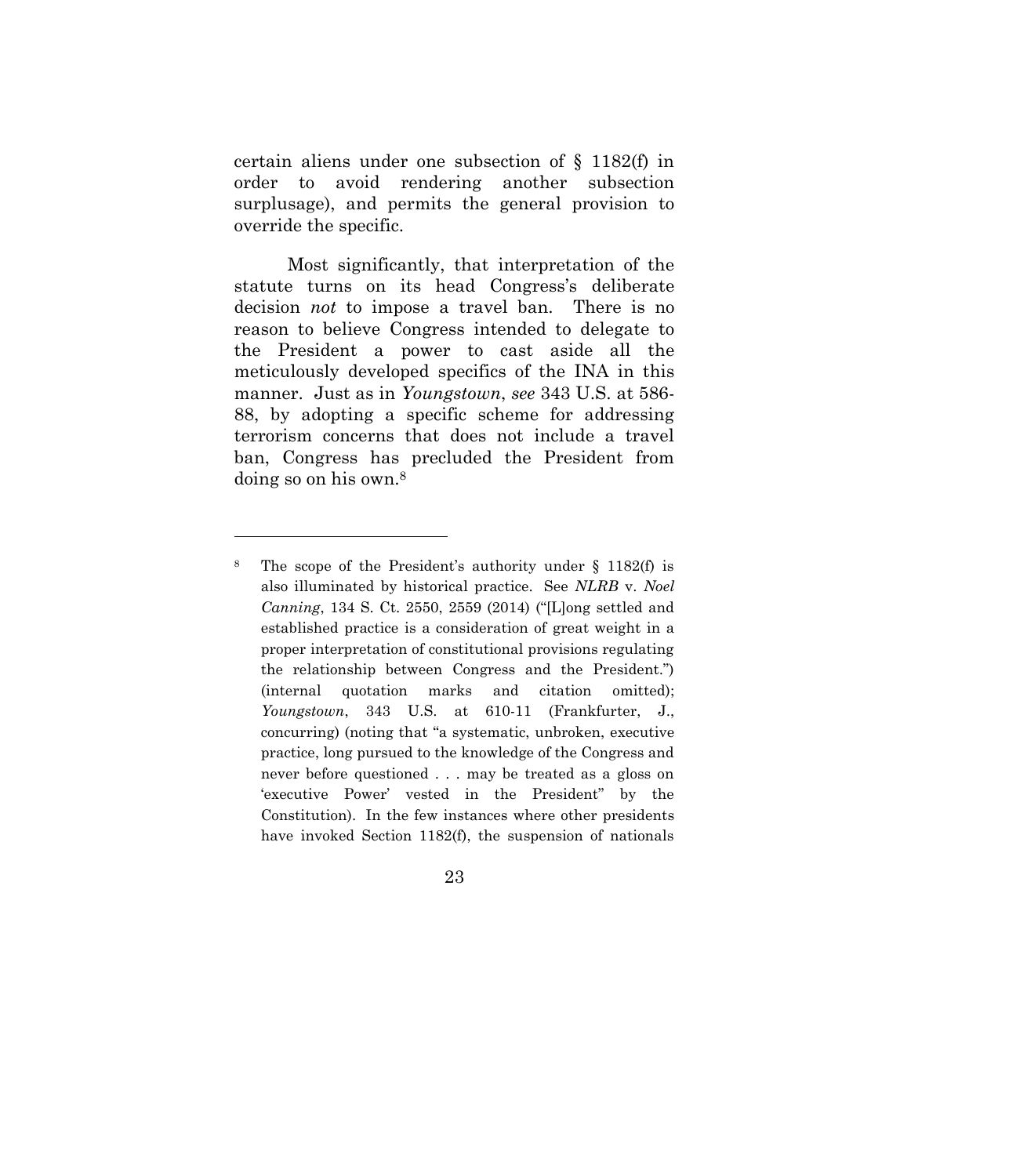2. On the Government's interpretation, § 1182(f) would also run afoul of the bar on nationalorigin discrimination in § 1152 of the statute—a key piece of civil-rights-era legislation specifically designed to repudiate the then-existing national origin quota system for immigration. Section 1152 provides:

> [N]o person shall receive any preference or priority or be discriminated against in the issuance of an immigrant visa because of the person's race, sex, nationality, place of birth, or place of residence.

#### <span id="page-32-0"></span>8 U.S.C. § 1152(a)(1)(A).

<span id="page-32-1"></span>The bill ultimately codified in § 1152 was intended "fundamental[ly] [to] reform . . . the national origins system of selecting immigrants." Letter of Transmittal from President John Kennedy to Vice President Lyndon Johnson and Speaker of the House John McCormack, 1 (July 23, 1963). President Kennedy's transmittal letter emphasized

from a particular country was in response to specific and articulable foreign policy events or other reasons having nothing to do with invidious discrimination based on nationality. Unlike the situation here, none of those actions branded the foreign nationals threats to public safety based solely on their nationality. *See* J.A. 1215-16; Resp't Hawaii Br. at 45-46.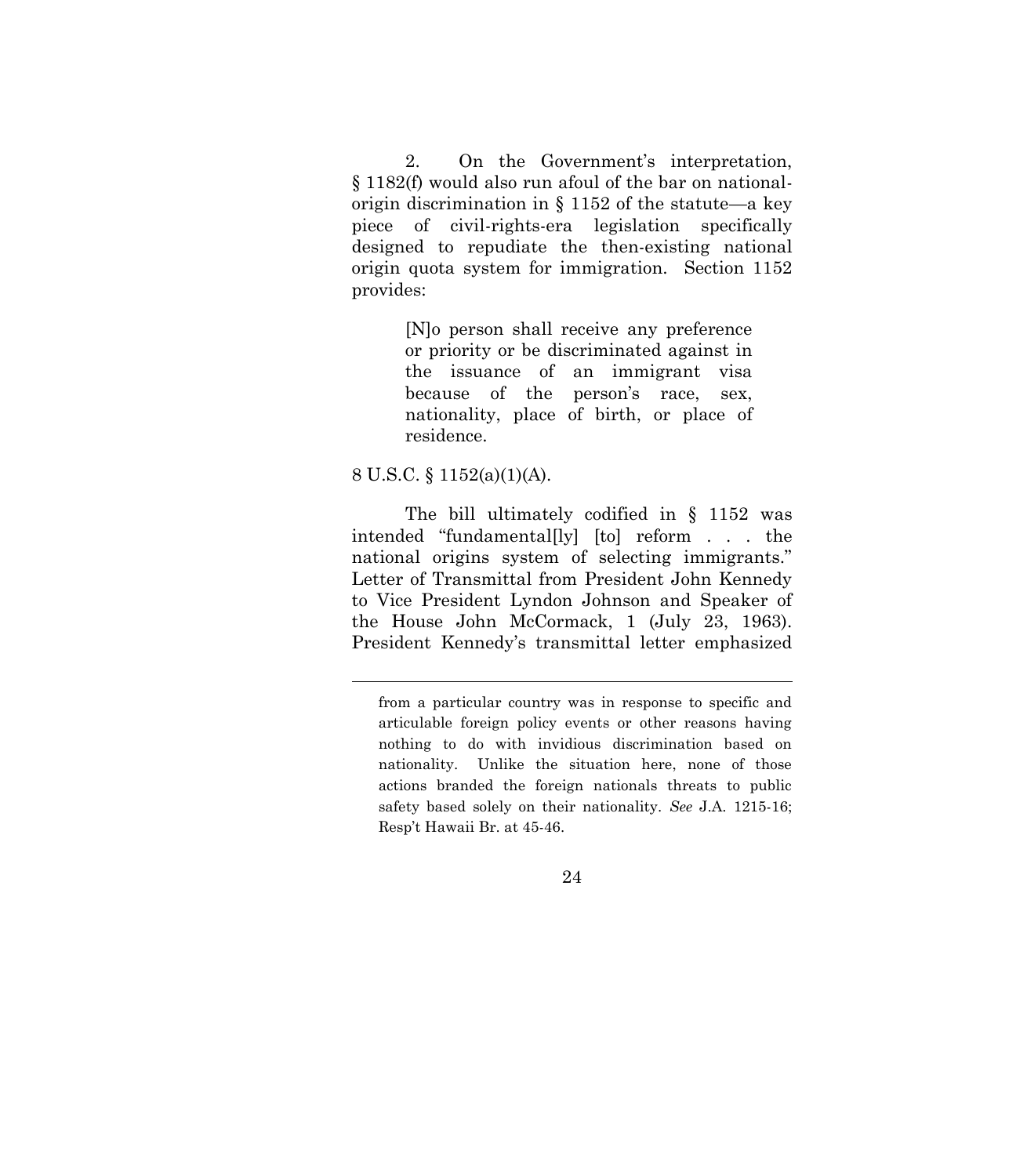that "[t]he use of a national origins system is without basis in either logic or reason," and that the new legislation would help "in developing an immigration law that serves the national interest and reflects in every detail the principles of equality and human dignity to which our nation subscribes." *Id.* at 1-2.

<span id="page-33-0"></span>Senator Philip Hart described the "principal effort" behind the bill as "the elimination of a mistake that was made in the twenty's and has lived with us ever since in this business of the national origins quota system." *Immigration: Hearings on S. 500 Before the Subcomm. on Immigration and Naturalization of the S. Comm. on the Judiciary*, pt. I, 89th Cong. 4 (1965) (statement of Sen. Philip Hart, Member, S. Subcomm. on Immigration and Naturalization). Similarly, Attorney General Nicholas Katzenbach told the House Committee:

> Under present law, we choose among potential immigrants not on the basis of what they can contribute to our society... . . We choose, instead, on the basis of where they . . . happened to be born. There is little logic or consistency in such a choice . . . when we proclaim to all the peoples of the world that every man is born equal and that in America every man is free to demonstrate his individual talents.

*Id.* at 8 (statement of Nicholas Katzenbach, Att'y Gen. of the United States). The House Report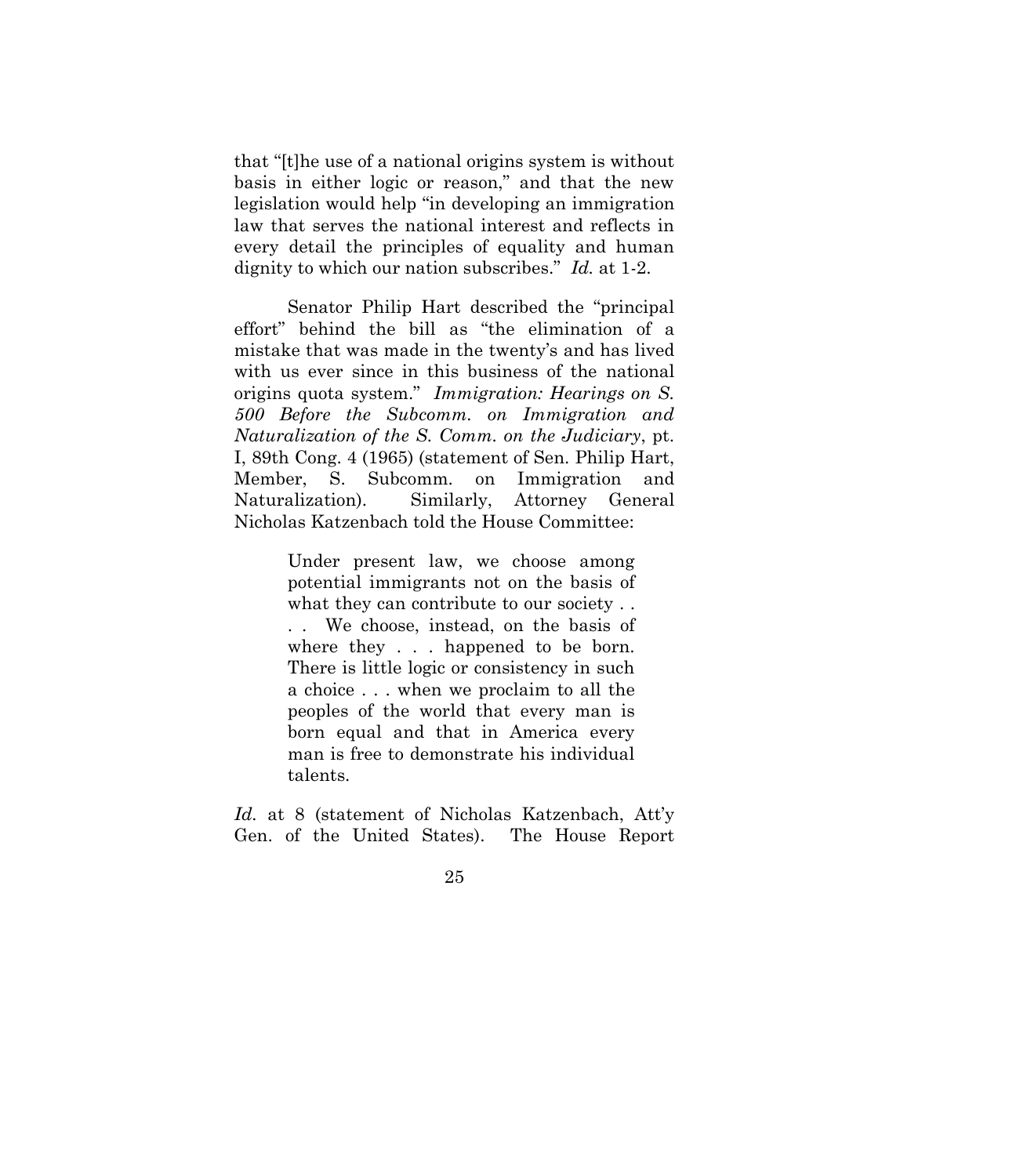likewise explained that the new legislation was intended to "eliminat[e] . . . the national origins system as the basis for the selection of immigrants" and replace it with "a new system of selection designed to be fair, rational, humane, and in the national interest." H.R. REP. NO. 89-745, at 8, 12 (1965).

<span id="page-34-1"></span>The Order on its face violates § 1152's prohibition on "discriminat[ion] in the issuance of . . . immigrant visa[s] because of the person's . . . nationality" by denying entry to the United States (including entry as an immigrant) solely on the basis that a person is a national of one of the six identified countries. *See* 8 U.S.C. § 1152(a)(1)(A).

<span id="page-34-0"></span>The Government acknowledges—as it must that § 1152 prohibits national-origin discrimination in the issuance of immigrant visas. It nevertheless argues that § 1182(f) empowers the President to ban "entry" on the basis of nationality. "[I]f an alien is subject to Section  $2(c)$ ..., he is denied an immigrant visa because he is ineligible to receive one as someone barred from entering the country under Section 1182(f)—not because he is suffering the type of nationality-based discrimination prohibited by Section  $1152(a)(1)(A)$ ." Pet'rs Br. 52. This is sophistry. The *reason* such an alien is ineligible to receive an immigrant visa is because he is barred from entering the country based on his nationality.

Indeed, the Government's interpretation would render Section 1152 entirely meaningless. It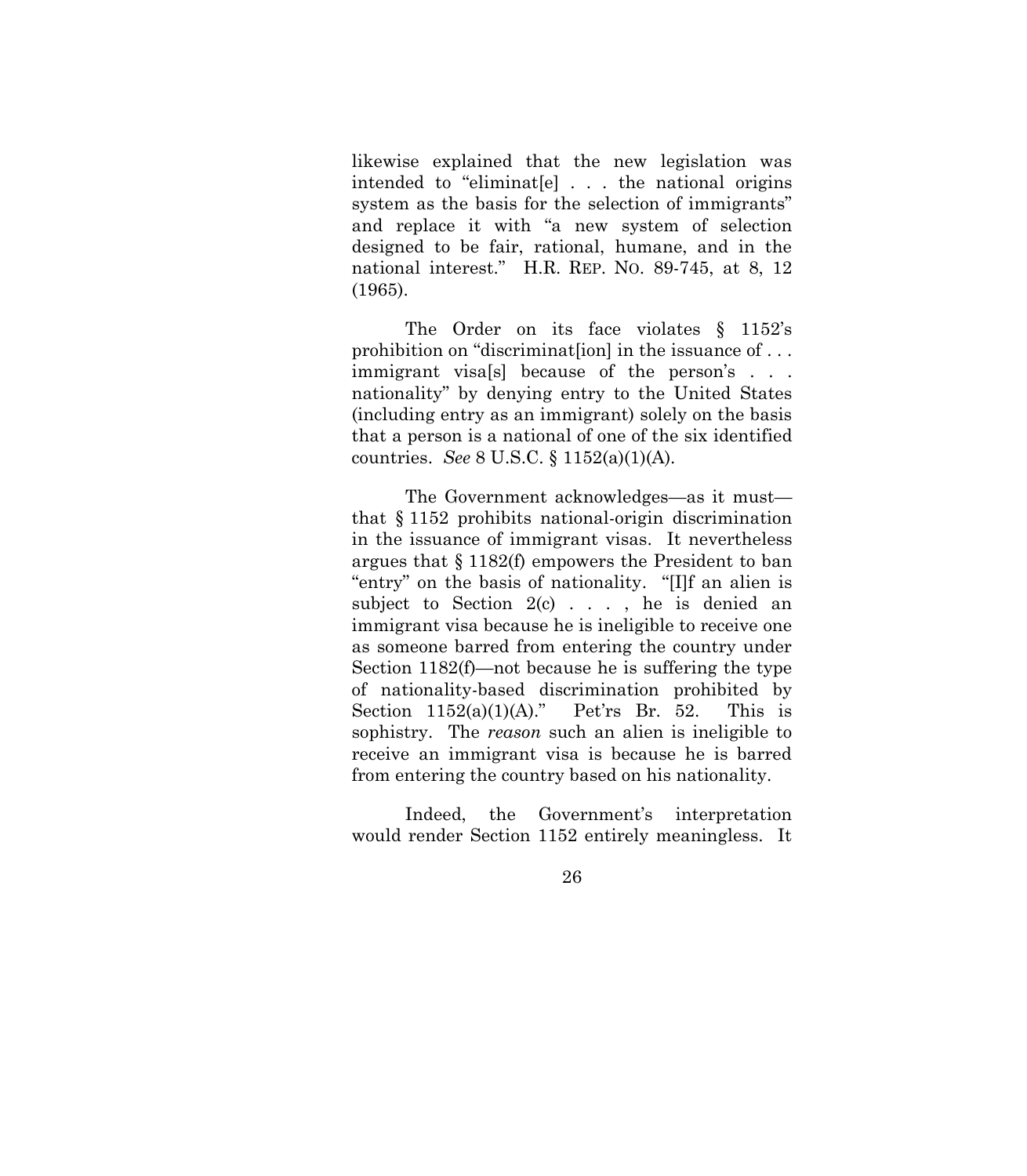would enable the President to override Congress's ban on racial, nationality and gender discrimination in the issuance of immigration visas by simply banning entry for the same discriminatory reasons. That cannot have been what Congress intended in enacting § 1152. Rather, under longstanding principles of statutory interpretation, the specific ban on national-origin discrimination in the issuance of immigrant visas must be treated as an exception to the general power to exclude classes of aliens. *See RadLAX*, 566 U.S. at 645. The alternative reading makes § 1152—a historic and much-heralded repudiation of national-origin quotas—a nullity.

### <span id="page-35-1"></span><span id="page-35-0"></span>**B. The Government's Reading Of Section 1182(f) Raises Grave Constitutional Concerns**

<span id="page-35-2"></span>The INA, like other statutes, must be interpreted, where possible, to avoid constitutional concerns. *See Zadvydas*, 533 U.S. at 689 ("It is a cardinal principle of statutory interpretation . . . that when an Act of Congress raises a serious doubt as to its constitutionality, this Court will first ascertain whether a construction of the statute is fairly possible by which the question may be avoided." (internal quotation marks, citation, and brackets omitted)). Thus, in *Zadvydas*, as discussed above, the Court construed a provision of the INA that arguably provided broad authority to detain a deportable alien indefinitely to include an implicit limitation to a reasonable time period. *Id.* And in *Witkovich*, the Court construed a grant of power to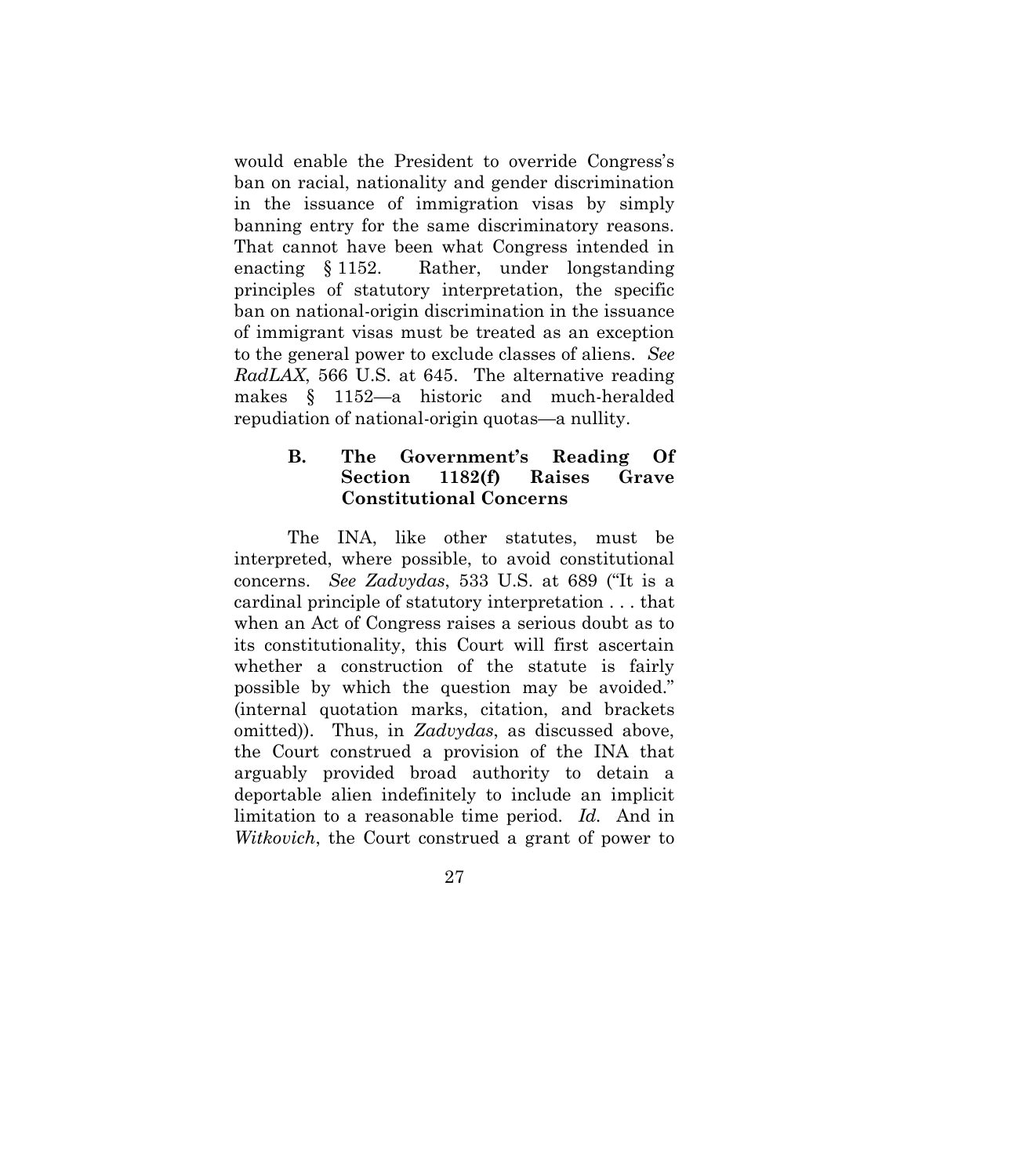<span id="page-36-1"></span>the Attorney General to require aliens with outstanding deportation orders to provide whatever information he "may deem fit and proper" as limited to information reasonably necessary to keep him informed of their availability for departure. 353 U.S. at 195-202. In both cases, the Court adopted a narrowing construction of language that "if read in isolation and literally, appears to confer upon the Attorney General unbounded authority" to avoid the constitutional concerns that would otherwise result. *Id.* at 199; *see id.* at 200-01.

The Government's reading of § 1182(f) as granting the President absolute and unreviewable discretion to exclude any or all aliens for any reason and any length of time he wishes likewise raises serious constitutional questions, including separation-of-powers concerns.

<span id="page-36-0"></span>The Constitution confers power over immigration matters in the first instance on Congress, not the President. *See* U.S. Const., art. I, § 8, cl. 4 (granting Congress the power "[t]o establish [a] uniform Rule of Naturalization"); *id.*, art. I, § 8, cl. 3 (granting Congress the power "[t]o regulate Commerce with foreign Nations"); *Arizona*, 567 U.S. at 409 ("[p]olicies pertaining to the entry of aliens" are the "exclusive[]" province of Congress" (internal quotation marks and citation omitted)). Congress may, of course, delegate portions of that authority to the President, accompanied by some discernible principle to guide its exercise—but the President may not arrogate it all to himself and wield it at his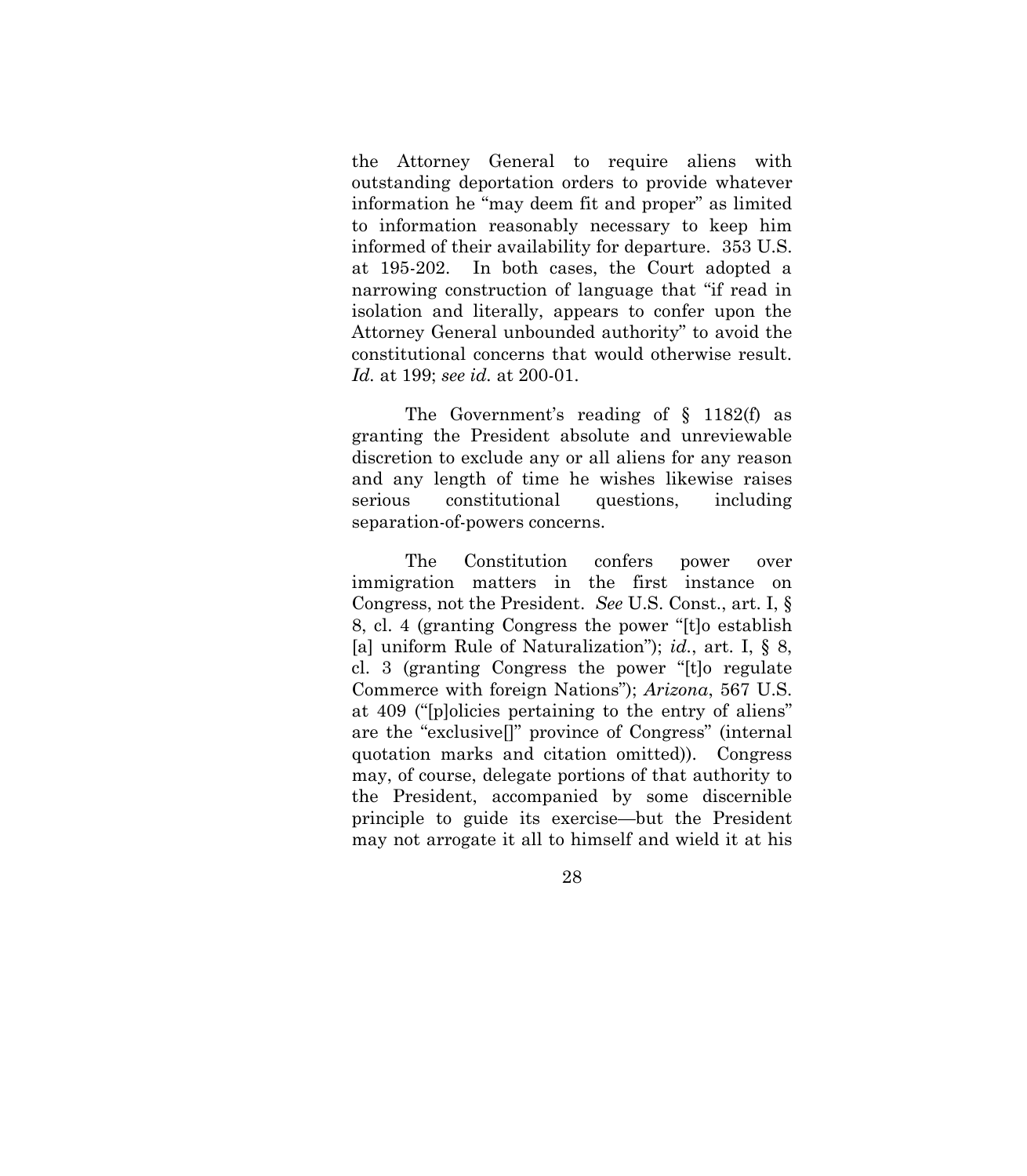<span id="page-37-1"></span>whim. Such an assertion of absolute power must at the very least—"be scrutinized with caution, for what is at stake is the equilibrium established by our constitutional system." *Youngstown*, 343 U.S. at 638 (Jackson, J., concurring).

<span id="page-37-0"></span>These separation-of-powers concerns are compounded by the Government's position that the President's actions are immune from judicial review—an approach that "condense[s] power into a single branch of government," in contravention of our fundamental system of checks and balances. *Hamdi*  v. *Rumsfeld*, 542 U.S. 507, 536 (2004) (examining both the statutory authorization for executive detention of enemy combatants and the constitutional limitations on its exercise) (emphasis omitted). "Whatever power the United States Constitution envisions for the Executive in its exchanges with other nations or with enemy organizations in times of conflict, it most assuredly envisions a role for all three branches when individual liberties are at stake." *Id.*

The Government contends that Congress should be presumed to have barred the courts from reviewing the President's actions to determine whether they are authorized, absent an express statement to the contrary. Pet'rs Br. 24-25. It apparently draws that proposition from the narrow line of consular non-reviewability cases discussed above, *see supra* Part I.B.2. As a general matter, however, this Court has held that such presumptions run the other way. Congress is not presumed to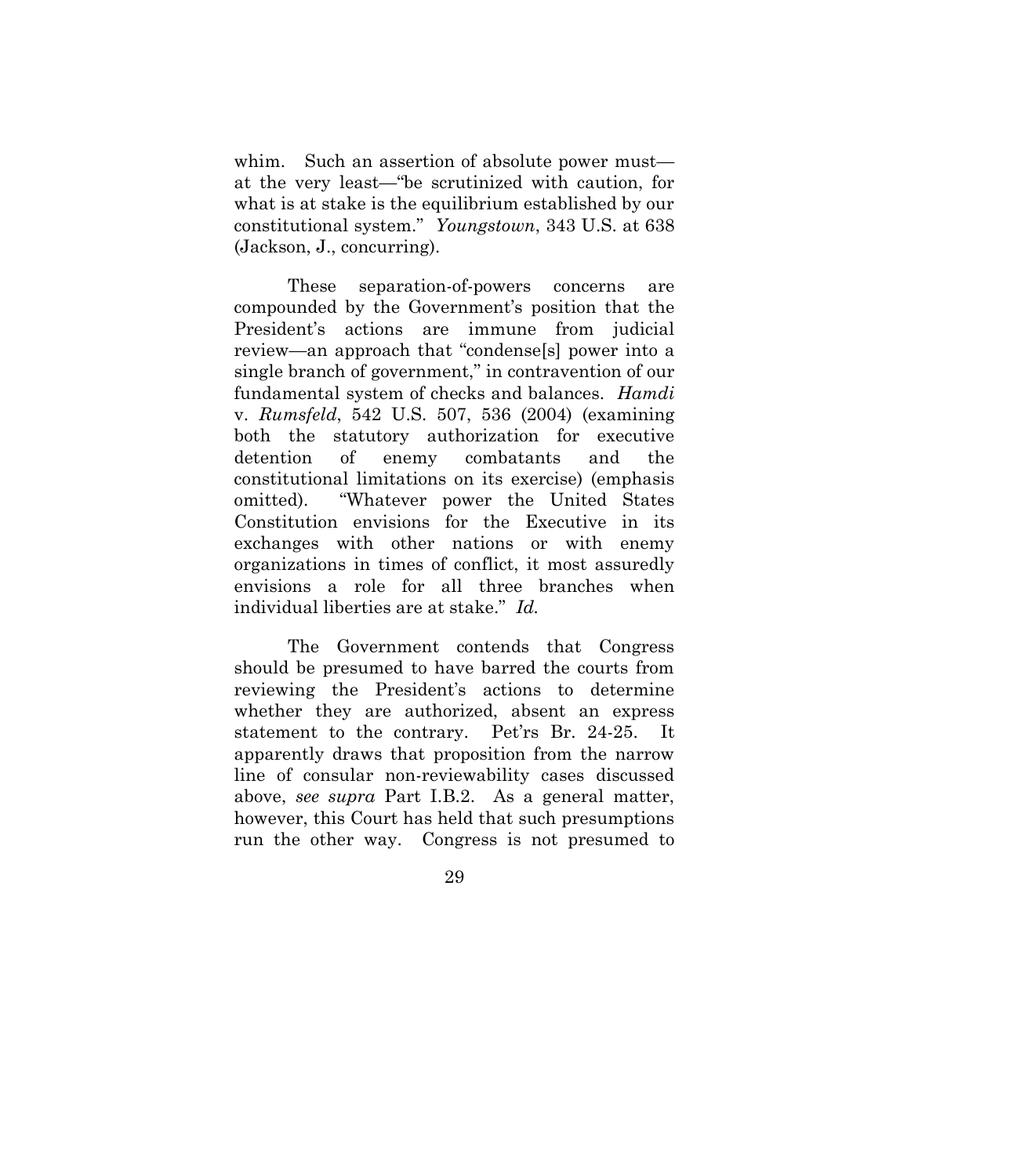<span id="page-38-1"></span><span id="page-38-0"></span>push the envelope of constitutionality. *See Edward J. DeBartolo Corp.* v. *Fla. Gulf Coast Bldg. & Constr. Trades Council*, 485 U.S. 568, 575 (1988); *cf. Gregory*  v. *Ashcroft*, 501 U.S. 452, 460 (1991) (in federalism context, requiring clear statement before statute is interpreted to "upset the usual constitutional balance"). And ambiguities are resolved in favor of readings that do not create constitutional concerns including concerns posed by the preclusion of judicial review. *See, e.g.*, *INS* v. *St. Cyr*, 533 U.S. 289, 300 (2001) (in the context of habeas review of removal orders, holding that "[a] construction of the [INA] that would entirely preclude review of a pure question of law [including a statutory question] by any court would give rise to substantial constitutional questions.").

<span id="page-38-3"></span><span id="page-38-2"></span>This case does not, like *St. Cyr*, raise Suspension Clause concerns. But it surely does raise the serious concerns associated with "condens[ing] power into a single branch of government." *Hamdi*, 542 U.S. at 536. And it is also troubling that the Government appears to recognize no limitation on the President's ability to exclude aliens for discriminatory reasons—such as race and religion that in other contexts would clearly be forbidden, and that would change the character of our Nation.

These concerns are heightened yet further by the specifics of the Order here. The Order attempts to justify its blanket ban on entry by nationals of the six designated countries and by refugees necessary to protect the Nation from acts of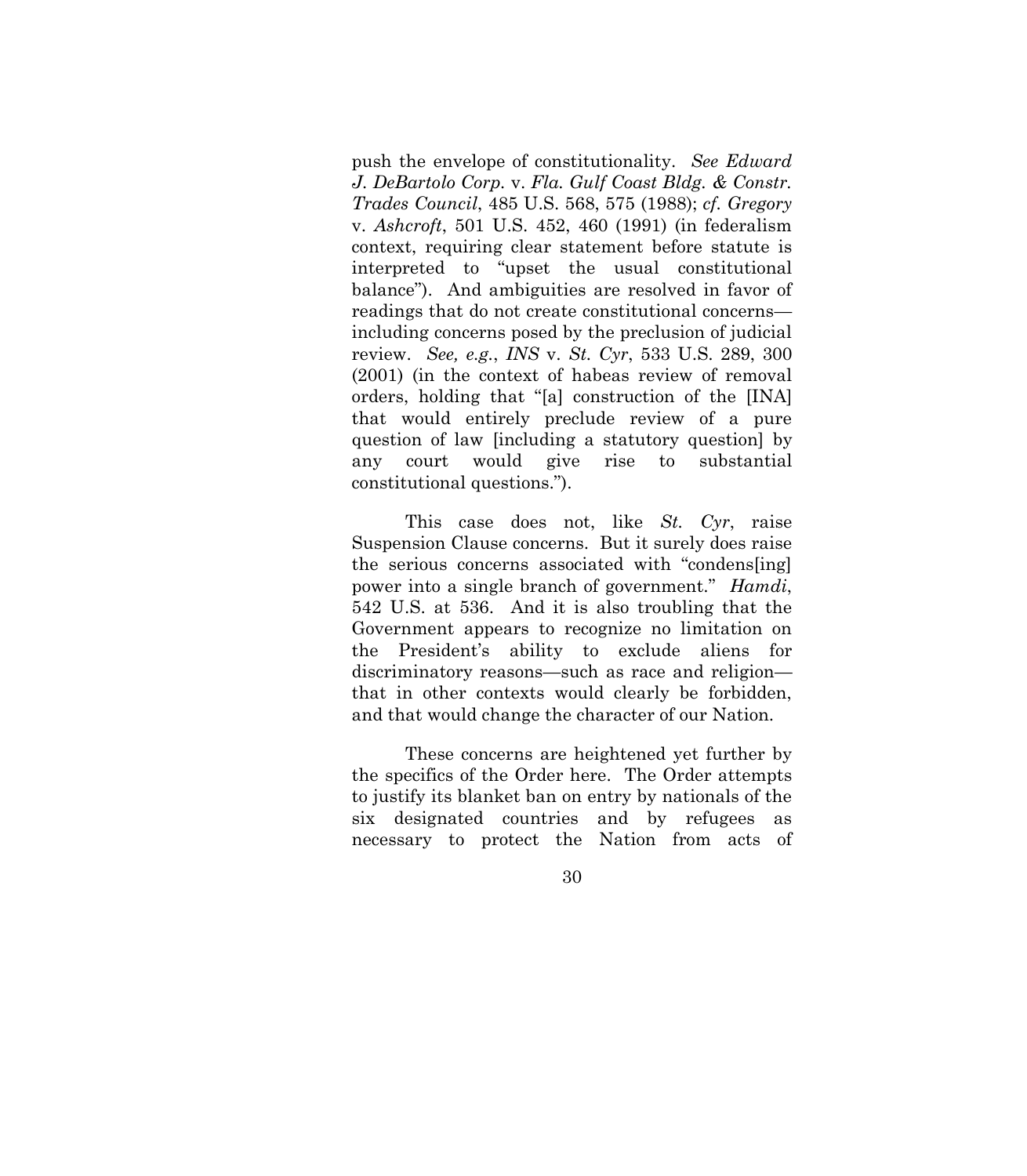terrorism pending the Administration's review of vetting procedures. But that justification is weak at best. The Order provides no instance of any national of five of the six designated countries engaging in an act of terrorism, and the only example it gives from the remaining country, Somalia, is of a national who entered as a two-year-old, became a citizen, and was later radicalized here. *See* J.A. 276. As the courts below noted, the Department of Homeland Security has found no meaningful relationship between citizenship of a foreign nation and proclivity to commit terrorist acts; and former national security officials from both Republican and Democratic Administrations have rejected any simple equation between nationality and the potential for terrorism. *See* J.A. 178, 1226. Moreover, the Order does not demonstrate any weakness in existing vetting procedures that necessitates a blanket ban on entry while they are reconsidered.

Combined with the repeated statements, described in Respondents' briefs and by the courts below, that the Order and its predecessor were intended to implement a "Muslim ban," the thinness of the putative justification for the Order gives pause. And it puts in stark relief the consequences of accepting the Government's assertion that the President's power is unilateral and unreviewable. The Court should reject that argument and construe § 1182(f) to avoid the serious constitutional doubts the Government's reading raises.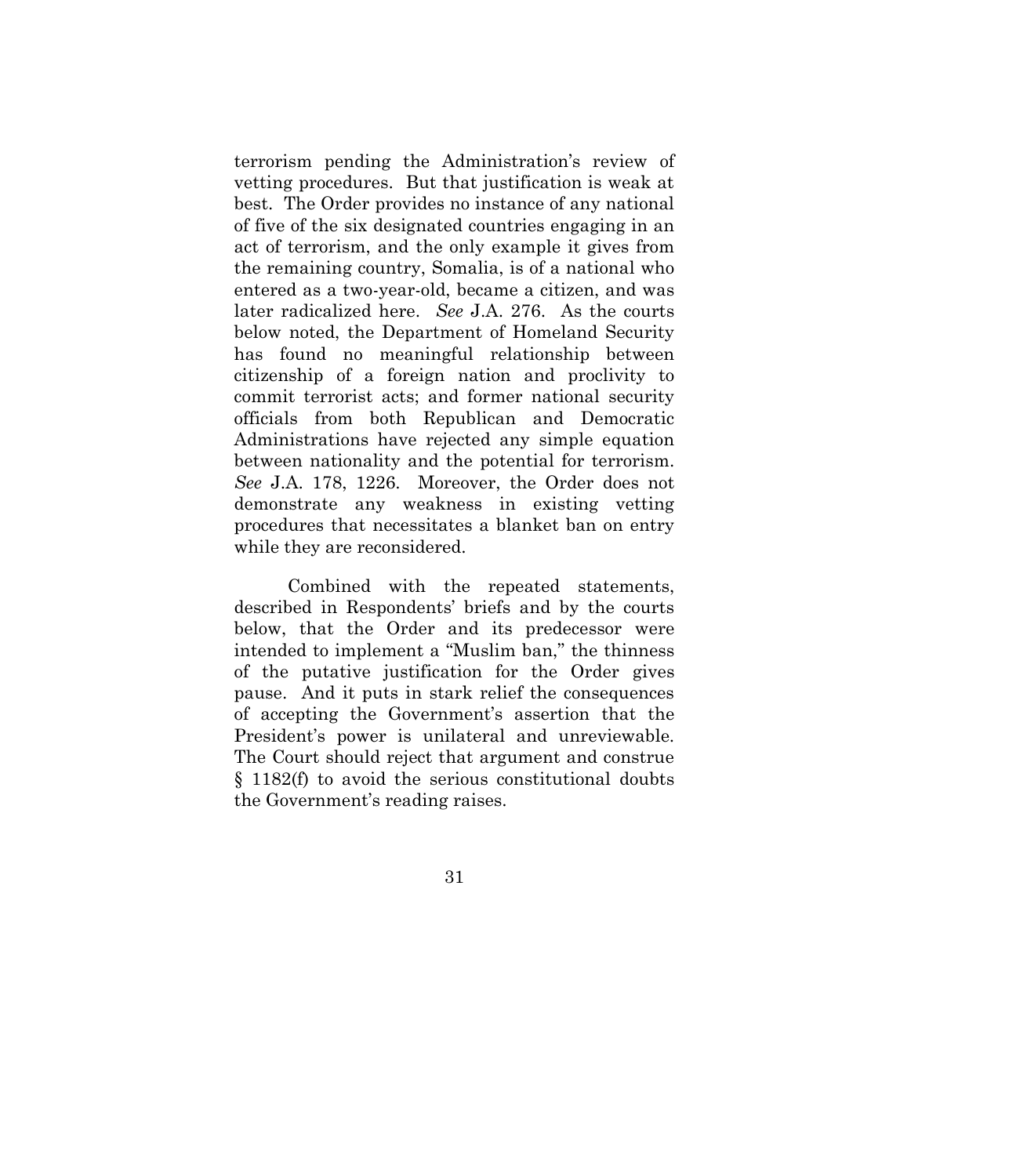## <span id="page-40-0"></span>**III. THIS COURT SHOULD NOT LIMIT ITS ESTABLISHMENT CLAUSE INQUIRY TO THE ORDER'S ASSERTED PURPOSE**

<span id="page-40-1"></span>Should this Court reach the Establishment Clause question, it should reject the Government's argument that its inquiry is limited to examining the four corners of the Order to determine whether it provides a "facially legitimate and bona fide reason" for its terms. *Kleindienst* v. *Mandel*, 408 U.S. 753, 770 (1972). The Government contends that so long as the Order itself articulates some colorable national security rationale, this Court is precluded from inquiring any further into the underlying motives for and effects of the ban. Whatever the merits of that analysis in the ordinary case, this is no ordinary case. The record contains substantial evidence that the Order was motivated by a desire to ban entry of Muslims. This Court is not required to, and should not, ignore that evidence.

*Kleindienst* certainly imposes no such requirement. There, the question was whether the Government had articulated a sufficient basis for burdening the plaintiffs' First Amendment right to hear the speaker who was excluded. In that context, this Court concluded that it would be undesirable for courts to "be required to weigh the strength of the audience's interest" in hearing a speaker "against that of the Government in refusing a waiver to the particular alien applicant" on a case-by-case basis. *Id.* at 769. But those concerns are not implicated here. The Order is a sweeping proclamation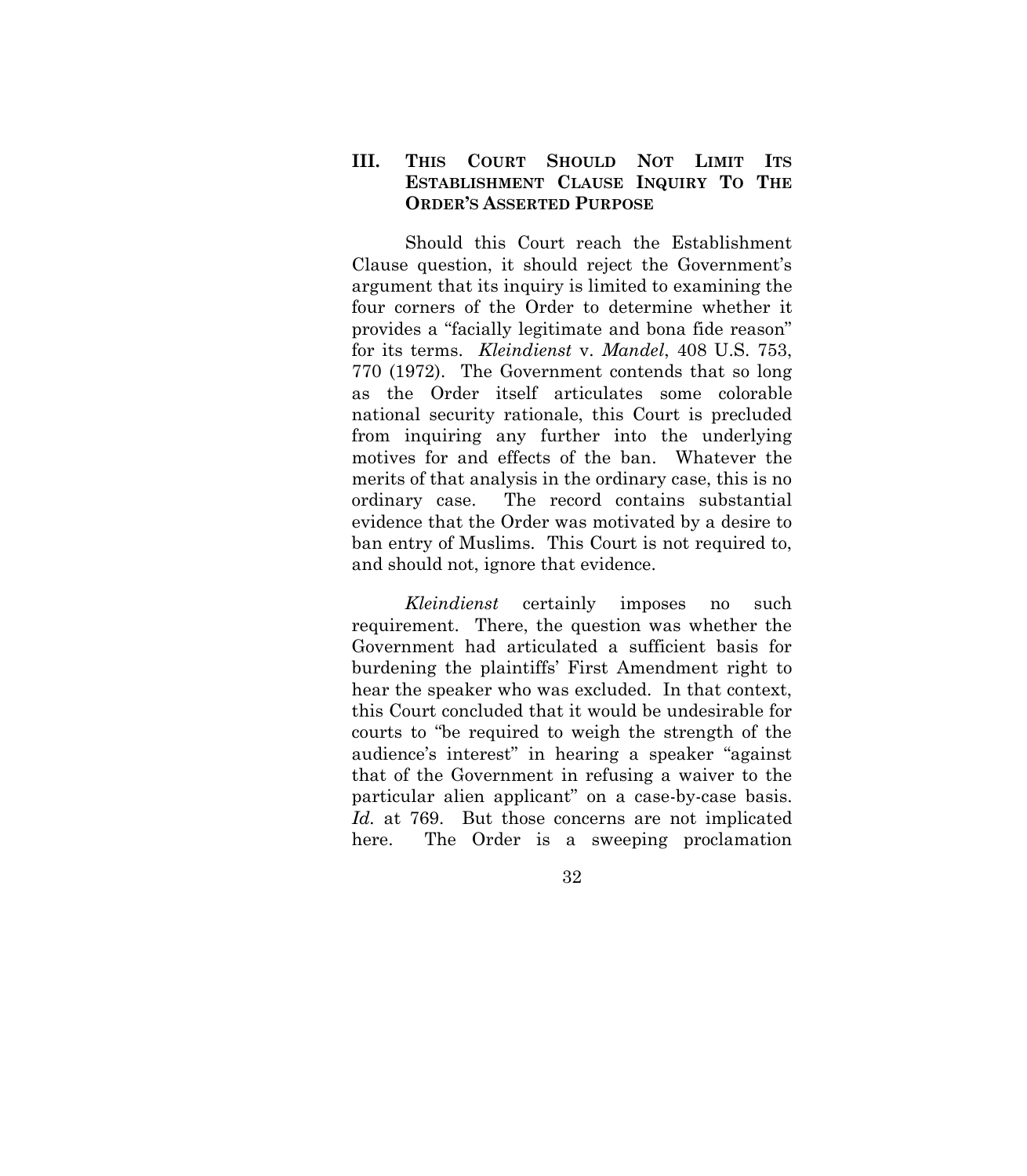<span id="page-41-0"></span>presumptively excluding over 180 million people, not an individualized determination to exclude a particular person that incidentally burdens a U.S. citizen's rights. Equally importantly, *Kleindienst* involved no evidence of unconstitutional motive like that here. Where, as here, a litigant offers a prima facie "affirmative showing of bad faith" and unconstitutional motivation on the part of the Government, this Court should take that showing into account in determining the validity of the challenged action. *See Kerry* v. *Din*, 135 S. Ct. 2128, 2141 (2015) (Kennedy, J., concurring). Respondents' Establishment Clause claim deserves this Court's serious and full consideration, including examining the Order in the context of the entire record. When the President and his advisors themselves casually acknowledge their intent to implement a "Muslim ban," the threat to our constitutional values requires nothing less.